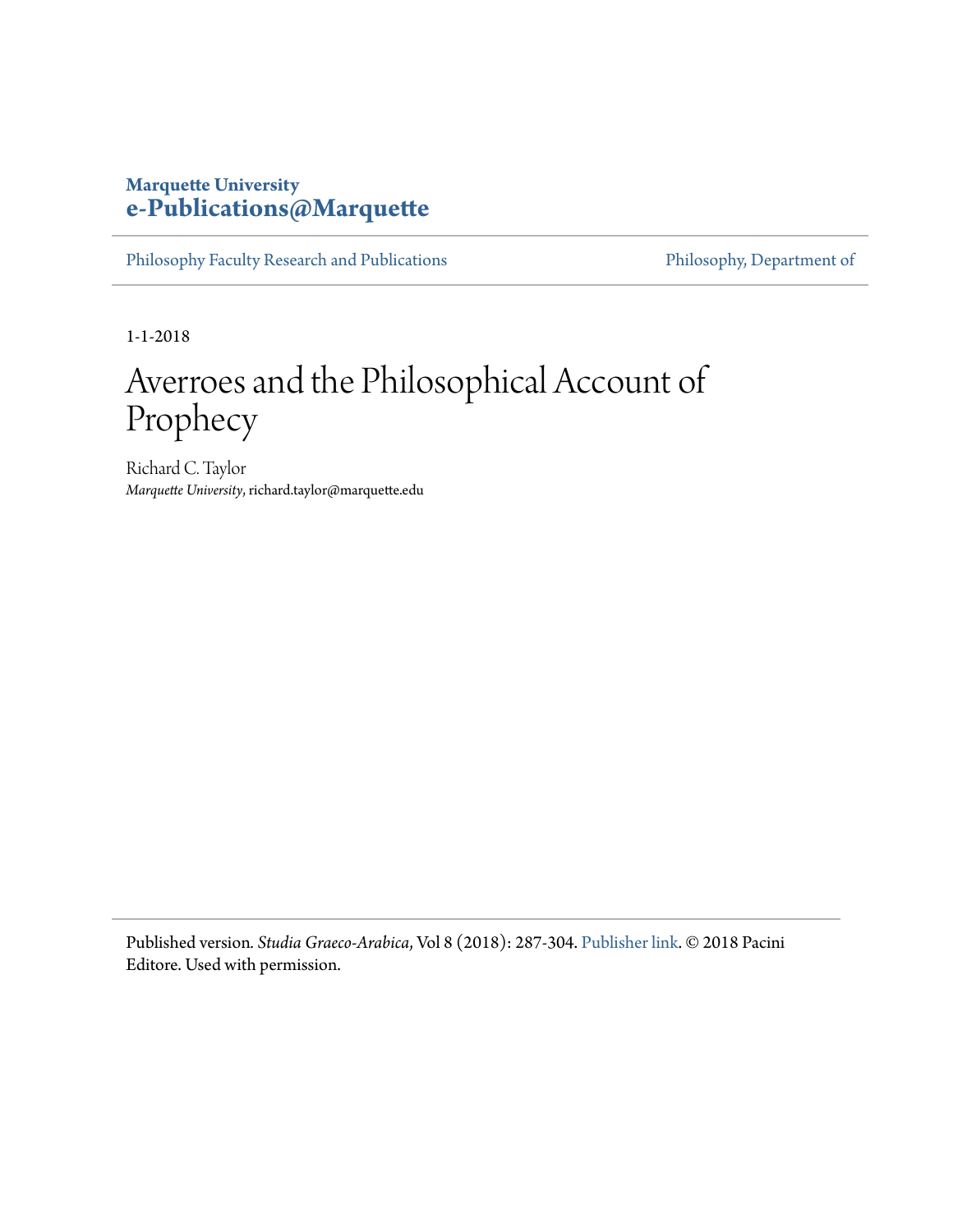## Averroes and the Philosophical Account of Prophecy

#### Richard C. Taylor

#### Abstract

Prophecy is conspicuous by its complete absence from all three of the commentaries on *De Anima* by Averroes. However, prophecy and philosophical metaphysics are discussed by him in his Commentary on the Parva Naturalia, a work written before his methodological work on philosophy and religion, the Faṣl al-maqāl, generally held to have been written ca. 1179-1180. The analyses and remarks of Averroes presented in that Commentary have been characterized by Herbert Davidson as "extremely radical" to the extent that "The term prophet would, on this reading, mean nothing more than the human author of Scripture; and the term revelation would mean a high level of philosophical knowledge". In the present article I discuss Averroes on method in matters of religion and philosophy as well as prophecy in philosophically argumentative works and in dialectical works, with particular consideration of the reasoning of his Commentary on the Parva Naturalia. I conclude that Averroes found in philosophy and its sciences the most complete and precise truth content and highest levels of knowledge and understanding and from them constructed his worldview, while he found prophecy and religion to be like an Aristotelian practical science in that they concern good and right conduct in the achievement of an end attained in action, not truths to be known for their own sake.

#### Introduction

Prophecy is an essential part of Islam as practiced throughout the ages and, with the significant exception of the infamous Abū Bakr Muḥammad ibn Zakariyyaʾ al-Rāzī (d. 925), is acknowledged by all the major philosophers of the classical rationalist tradition as central to religion, the wellbeing of society, and human happiness. In Islam it is understood that God has sent many prophets but it is Muḥammad himself who is the most important for reciting the Qurʾān so generously sent by God to human beings who already had the natural ability to know God as Creator and to know right actions by nature ( $fitra$ ). Al-Fārābī himself made prophecy and the messenger known in philosophy as the Agent Intellect an integral part of philosophical psychology and epistemology of human knowing. The same is true of Avicenna (Ibn Sīnā) who seems to have felt even more strongly about the necessity of integrating religious phenomena of Islam with rational philosophical knowledge,<sup>1</sup> even to the point of providing a treatise on the proof of prophecy.<sup>2</sup>

Averroes (Ibn Rušd) was himself a religious judge, rose to become chief judge in religious law at Seville and Cordoba, and even wrote a handbook of Islamic jurisprudence in which the Prophet is, of course, repeatedly cited.<sup>3</sup> In his treatise on religious reasoning, *al-Kašfʿan manāhiğ al-adilla* 

<sup>&</sup>lt;sup>1</sup> D. Gutas, "Avicenna's Philosophical Project", in P. Adamson (ed.), Interpreting Avicenna. Critical Essays, Cambridge U.P., Cambridge 2013, pp. 28-47, part. p. 33.

<sup>&</sup>lt;sup>2</sup> Ibn Sīnā, Risālah fī itbāt al-nubuwwāt, ed. M.E. Marmura, Dār al-nahār li-l-našr, Bayrūt 1968.

<sup>&</sup>lt;sup>3</sup> Ibn Rušd, Bidāyat al-mu *ğtahid wa-Nihāyat al-muqtasib*, Dār al-Maʿrifa al-Qāhira, 2 vol., 1402/1982.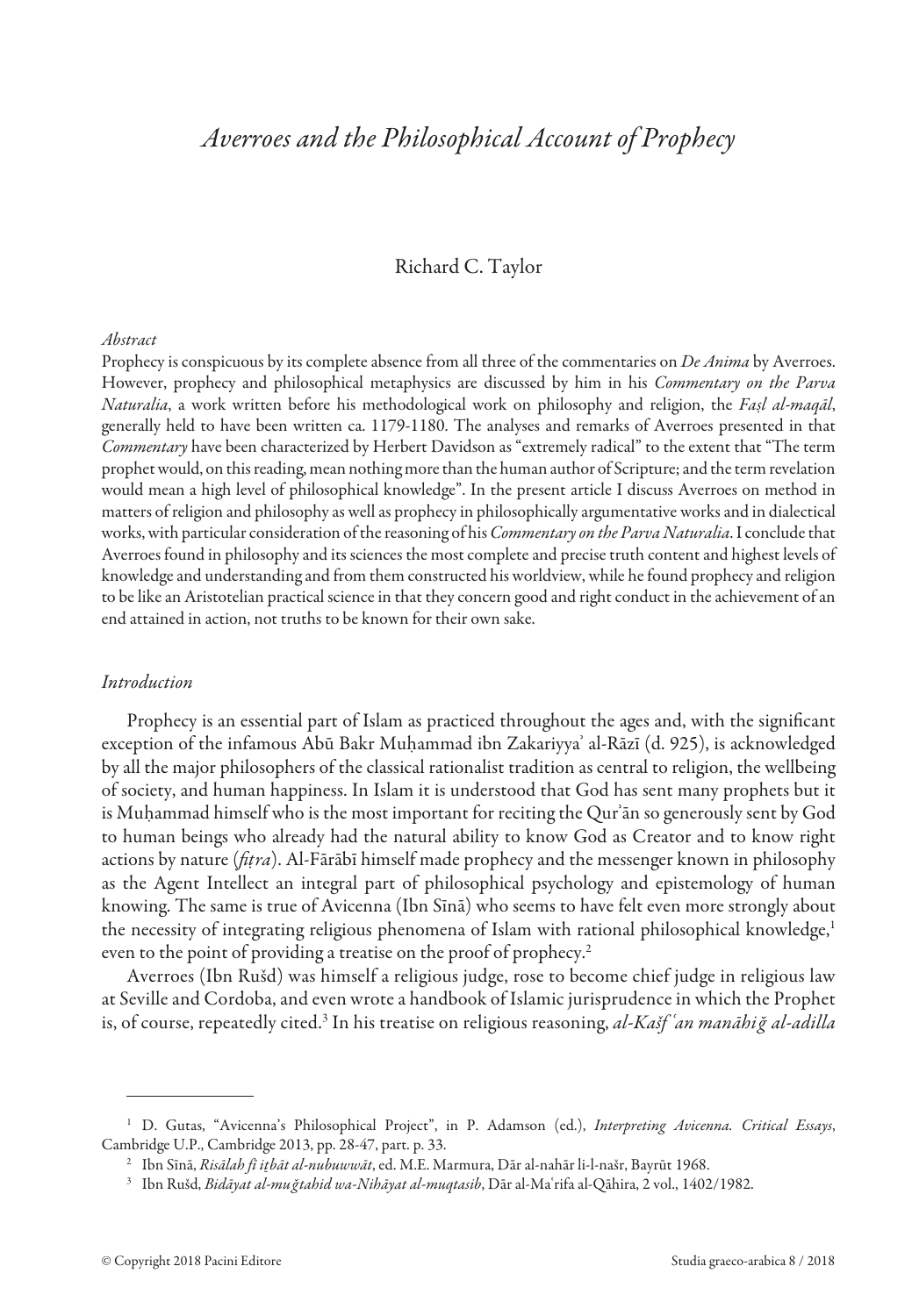fiʿaqāʾid al-milla or The Explanation of the Sorts of Proofs in the Doctrines of Religion,<sup>4</sup> prophecy is mentioned many times and is likewise assumed as a foundation of religious doctrine. This topic also is touched upon in his *Tahāfut al-tahāfut* or *Incoherence of the Incoherence*<sup>5</sup> many times. And prophecy is discussed in his work commonly known as the Decisive Treatise, his Kitāb faṣl al-maqāl wa-taqrīr mā bayna aš-šarīʿa wa-l-ḥikma min al-ittiṣāl.<sup>6</sup> Hence, one might reasonably expect he would follow his well-known predecessors in the classical rationalist tradition of philosophy in the lands of Islam and set out an account of prophecy in his three De Anima commentaries as part of his philosophical psychology. Yet that is not the case. Averroes does not address the issue of prophecy at all in his Short, Middle and Long Commentaries on De Anima. Perhaps the most important philosophical commentary in which he critically considers the consequences and issues of the integration of philosophy and prophecy is his *Commentary on the Parva Naturalia,*<sup>7</sup> a

 $^6$  Averroes. The Book of the Decisive Treatise Determining the Connection Between the Law and Wisdom & Epistle Dedicatory, tr. and ed. Ch.E. Butterworth, Brigham Young U.P., Provo Utah 2001. I have sometimes given a literal rending of the title as The Book of the Distinction of Discourse and the Establishment of the Connection between the Religious Law and Philosophy following the critique of European translations by El Ghannouchi, "Distinction et relation des discours philosophique et religieux chez Ibn Rushd: Fașl al magāl ou la double verité", in R.G. Khoury (ed.), Averroes (1126-1198) oder der Triumph des Rationalismus, Internationales Symposium anlässlich des 800. Todestages des islamischen Philosophen, Universitätsverlag C. Winter, Heidelberg 2002, pp. 139-45, part. p. 145. See Taylor, "Ibn Rushd / Averroes and 'Islamic' Rationalism", in Medieval Encounters. Jewish, Christian and Muslim Culture in Confluence and Dialogue 15 (2009), pp. 125-35. [Special issue on Al-Andalus: Cultural Diffusion and Hybridity, ed. I. Corfis]; Id., "Averroes on the Sharī<sup>'</sup>ah of the Philosophers", in R.C. Taylor – I. Omar (eds.), The Muslim, Christian, and Jewish Heritage: Philosophical and Theological Perspectives in the Abrahamic Traditions, Marquette U.P., Milwaukee (WI) 2012, pp. 283-304; and Id., "Providence in Averroes", in P. d'Hoine - G.Van Riel (eds.), Fate, Providence and Moral Responsibility in Ancient, Medieval and Early Modern Thought. Collected Studies in Honour of Carlos Steel, KU Leuven U.P., Leuven 2014 (Ancient and Medieval Philosophy, De Wulf - Mansion Centre, Series I), pp. 454-72. Cf. the introduction pp. 1-3 by Campanini to his translation in Averroes, the Decisive Treatise. The Connection Between Islamic Religious Law and Philosophy, trans. and ed. M. Campanini, Gorgias Press, Piscataway NJ (2017). "Decisive Treatise" in the sense of a determining or determinative account by Averroes as judge and legal scholar will suffice for present purposes. The rhyme of al-maqāl with ittisāl may support the short title as Kitāb faṣl al-maqāl. There may also be an intentional connection to the use of faṣl in Qurʿān 38:20. My thanks to Josep Puig Montada and Fouad Ben Ahmad for sharing their insightful relections on this issue. Precisely how the title should be understood requires further relection.

Averrois Cordubensis Compendia Librorum Aristotelis qui Parva Naturalia vocantur, Arabic text, ed. H. Blumberg, The Mediaeval Academy of America, Cambridge (Mass.) 1972. English translation as Averroes. Epitome of Parva Naturalia, tr. H. Blumberg, The Mediaeval Academy of America, Cambridge (Mass.) 1961. In his Epistle on the Possibility of Conjunction with the Active Intellect, a work which sets forth an account of philosophical psychology like that found in the Short Commentary on the De Anima, Averroes provides a thoroughgoing analysis of human knowing in response to Aristotle's remarks at the end of De Anima 3.7. There Aristotle raised the question of whether separate things can be known by human beings existing in the body. (Averroes again treats of this issue much later in book 3, comment 36, of this Long Commentary on the De Anima of Aristotle. See Averrois Cordubensis Commentarium Magnum in Aristotelis De Anima Libros, ed. F.S. Crawford, Medieval Academy of America, Cambridge Mass. 1953 [Commentariorum Averrois in Aristotelem. Versionum Latinarum VII, 1], pp. 479-502; and Averroes (Ibn Rushd) of Cordoba, Long Commentary on the De Anima of Aristotle, Translated with Introduction and Notes by R.C. Taylor with Th.-A. Druart Subeditor, Yale U.P., New Haven 2009, pp. 381-401). In the inal sections of the Epistle on the Possibility of Conjunction after his philosophical accounts have been set out, Averroes works to show how philosophical perfection of the soul and the apprehension of God as the First Form accords with religious law and

<sup>&</sup>lt;sup>4</sup> Ibn Rušd, *al-Kašf ʿan manāhiǧ al-adilla fī ʿaqāʾid al-milla*, ed. M. ʿĀbid al-Jābirī, Markaz Dirāsāt al-Waḥda al-ʿArabīya, Bayrūt 1998, 2001<sup>2</sup>. An English translation is available in *Faith and Reason in Islam. Averroes' Exposition of* Religious Arguments, tr. I. Najjar, One World, Oxford 2001.

<sup>5</sup> Averroès, Tahāfut at-tahāfut, Texte arabe inédit établi par M. Bouyges, Imprimerie Catholique, Bayrūt 1930, 1987 (Bibliotheca Arabica Scholasticorum, Série arabe III); English translation in Averroes' Tahafut al-Tahafut (The Incoherence of the Incoherence), tr. by S. Van Den Bergh, 2 vol., Luzac & Co., London 1954 (rpt. 1969, 1978), e.g., pp. 427-8; tr. pp. 257-8.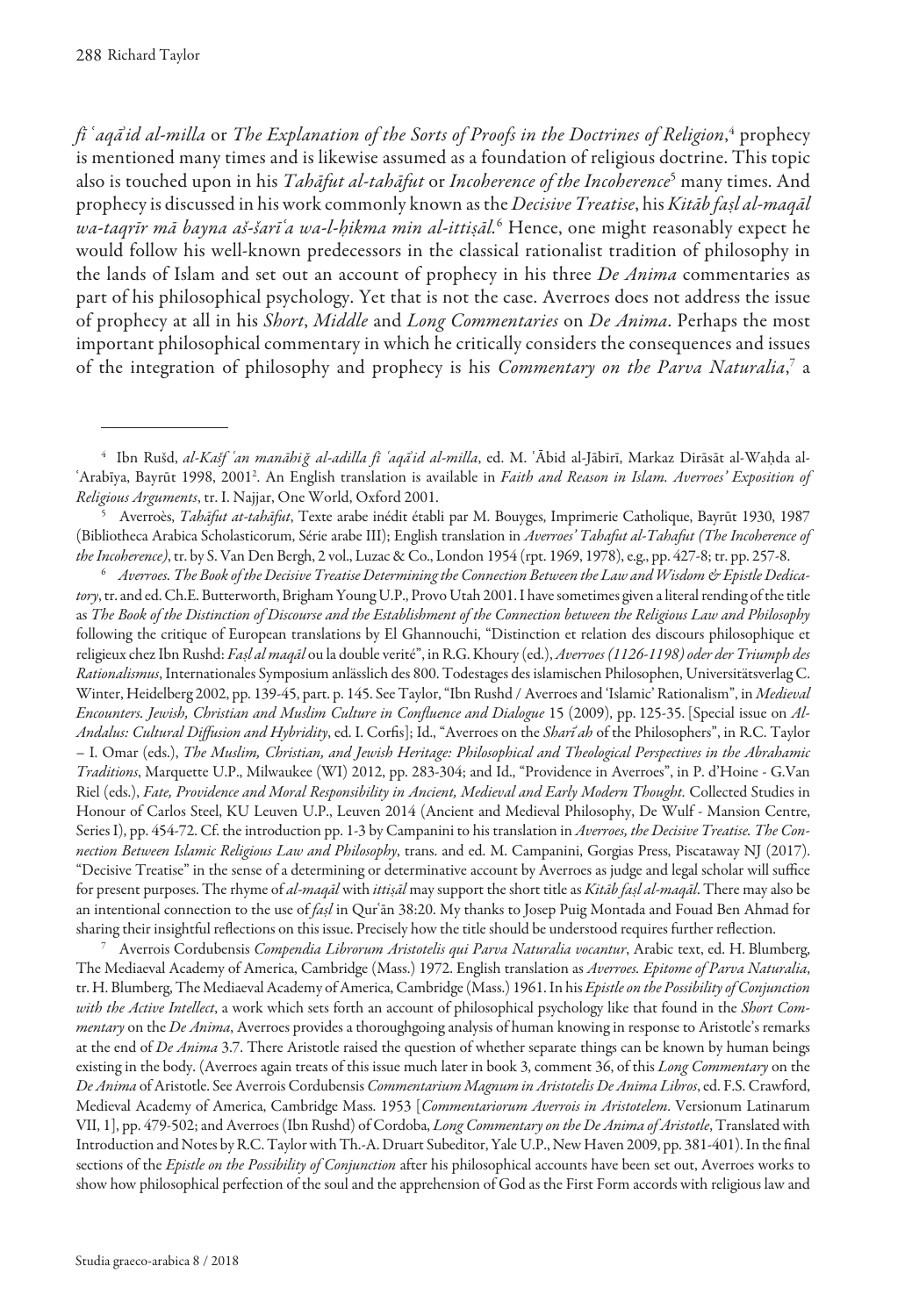work with discussion of issues raised in his study of a curiously novel version of the *Parva Naturalia* of Aristotle.<sup>8</sup>

In the Commentary on the Parva Naturalia Averroes provides a presentation of prophecy distinctively diferent both from what is found in al-Fārābī and Avicenna and from what is set forth in his own Fașl al-maqāl, al-Kašf, and Tahāfut al-tahāfut. The peculiarity of his analysis and teaching in the Commentary on the Parva Naturalia is noted by Herbert Davidson who writes,

Averroes is making an extremely radical statement for a medieval philosopher, a statement from which he appears to retreat elsewhere. He is asserting that the phenomena we are considering, including revelation and prophecy, give no reliable information about matters belonging to the domain of science, not even by furnishing the uneducated with a figurative representation of theoretical truths. Revelation and prophecy do not, either expressly or allusively, instruct mankind about God, the universe, creation, the human soul. They promulgate no rules of human behavior leading to eudaemonia. Revelation as well as the written record of revealed knowledge thus contribute nothing to the soul's well-being.<sup>9</sup>

In noting the difference between what Averroes says in the Tahafut al-Tahafut and what we find in the Commentary on the Parva Naturalia, Davidson further remarks that

The discrepancy is harsh. The *Commentary on the Parva Naturalia* advanced carefully reasoned arguments to show that the phenomenon of revelation cannot conceivably provide knowledge about subjects belonging to the domain of science and philosophy, that revelation cannot even recast theoretical knowledge in figurative images for the use of common people. Averroes' Tahafut al-Tahafut and semipopular works affirm, on the contrary, that the prophet and the phenomenon of revelation do teach theoretical matters to the unenlightened in a igurative language comprehensible to them, and that revelation hints to potential philosophers where the purer expression of truth lies.<sup>10</sup>

Suggesting two ways of dealing with the diference of accounts, one that "Averroes may have changed his mind" and the other that the contexts of works may have determined the diference, Davidson writes regarding the latter,

The intent would be instead that the human author of Scripture first acquired theoretical knowledge through proper scientiic methods and then coolly and deliberately – not through an inspired imaginative faculty – recast his hard-won philosophic knowledge into language appropriate for his less

prayer for the sake of the remembrance of God. See The Epistle on the Possibility of Conjunction with the Active Intellect by Ibn Rushd with the Commentary of Moses Narboni, Ed. and tr. K.P. Bland, The Jewish Theological Seminar of America, New York 1982, pp. 103-5; also see p. 69 and p. 87. The Commentary on the Parva Naturalia, the Epistle on the Possibility of Conjunction and the Short Commentary on the De Anima are all doctrinally prior to his Middle Commentary on the De Anima. They are also temporally prior to his account in the Faşl al-magal of methodology and its theological companion piece, al-Kašf, both of which are generally held to have been written around 1179-80. Prophecy is briely discussed in a Farabian political fashion in his Commentary on the Republic of Plato. See Averroes On Plato's Republic, English tr. by R. Lerner, Cornell U.P., Ithaca (NY) - London 1974, pp. 48, 72, 80-81.

<sup>&</sup>lt;sup>8</sup> See R. Hansberger, "Kitāb al-Ḥiss wa-l-maḥsūs: Aristotle's Parva Naturalia in Arabic Guise", in C. Grellard -P.-M. Morel (eds.), Les Parva Naturalia d'Aristote: Fortune antique et médévale, Publications de la Sorbonne, Paris 2010, pp. 143-62.

<sup>9</sup> Davidson, Alfarabi, Avicenna and Averroes On Intellect. Their Cosmologies, Theories of the Active Intellect and Theories of Human Intellect, Oxford U.P., New York - Oxford 1992, p. 344.

<sup>&</sup>lt;sup>10</sup> Davidson Alfarabi, Avicenna and Averroes (above, n. 9), p. 350.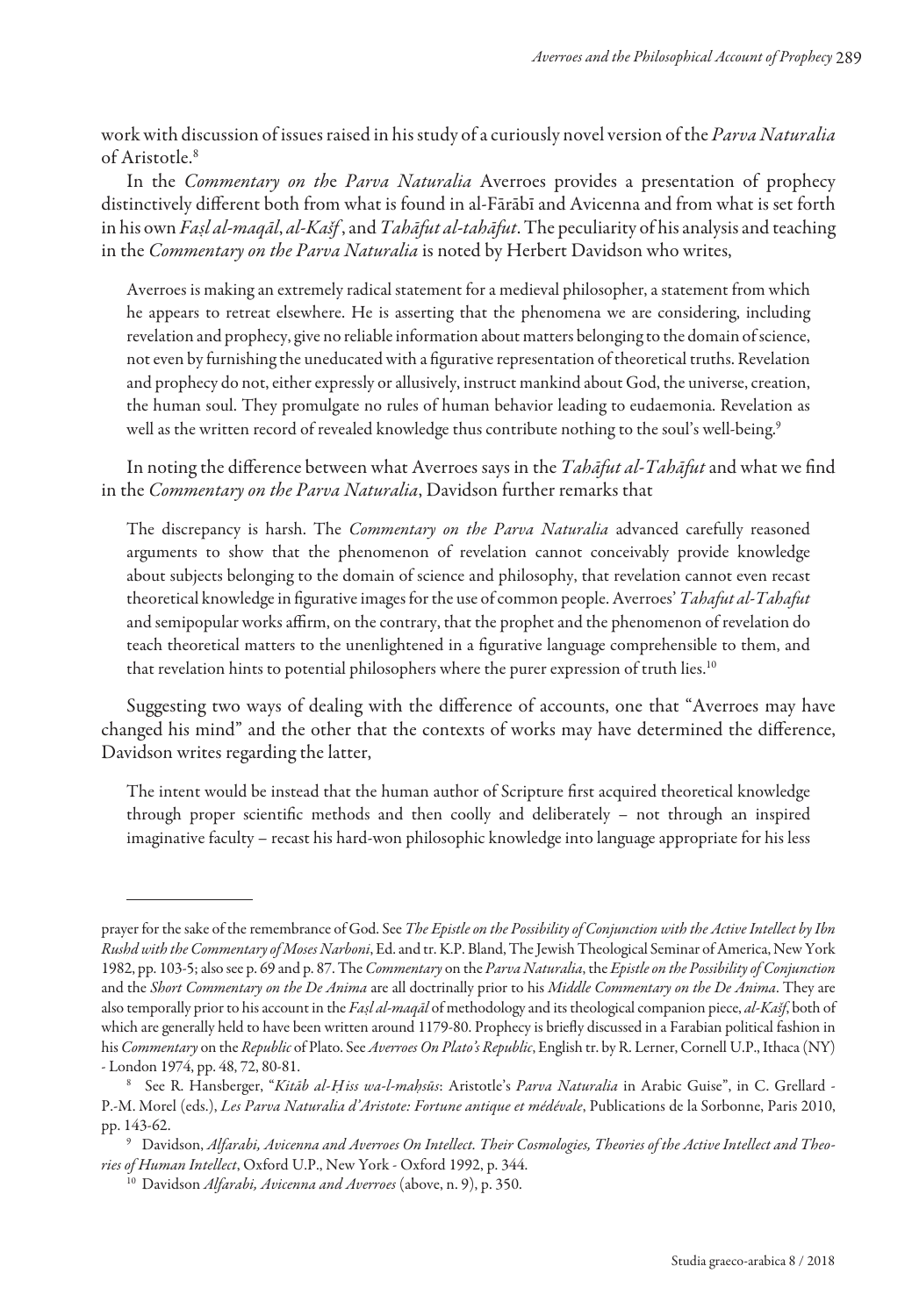enlightened brethren. The term *prophet* would, on this reading, mean nothing more than the human author of Scripture; and the term *revelation* would mean a high level of philosophical knowledge.<sup>11</sup>

It is evident enough that Averroes may well have had a change of mind as to whether prophecy should be discussed in the context of philosophical psychology given its absence from his commentaries on *De Anima*.<sup>12</sup> The question of whether there is a doctrinal or perhaps methodological change involves a larger consideration of his philosophical thought on the issue of prophecy. That, however, requires consideration of his methodology in dealing with religious matters in his various kinds of writings. Hence, in what follows I first set out Averroes's account of method in writing on matters that concern issues involving the intersection of religion and philosophy, a method that requires a distinction of discourse between writings that are 'evident' (ẓāhir) as open to all and writings that are 'interpreted' (mu'awwal) as reserved solely for the philosophically astute. Second, I consider prophecy in a selection of key 'evident' works. Third, I consider prophecy in selected passages of some philosophical works where matters of concern to religion are treated following the 'interpreted' approach. Fourth, I make application of this method to his own works in reference to the strong remarks of Davidson quoted above. Finally, I conclude with a consideration of his world view and what appears to be his idiosyncratic conception of religion.

#### 1. Averroes on Method in Matters of Religion and Philosophy

Averroes's famous disavowal of the possibility of a double truth, one for religion and one for philosophy and wisdom (including science), with the clear statement of the unity of truth in his Fașl al-maqāl that "truth cannot contradict truth,"<sup>13</sup> is the foundational principle that underlies his distinction of discourse. This requires that where there is disagreement on issues that are included in the subject matter of both religious and philosophical study and investigation, priority be given to the philosophical and scientiic interpretation absolutely speaking. Yet the majority of people are not capable of grasping this distinction of discourse and of reconciling such an interpretation with religious discourse since this latter by its very nature is meant to be emotive and dialectically persuasive. Accordingly Averroes sets out a psychological division of human beings into three groupings. There are those who are moved by the rhetoric of emotional suasion through accounts that afect the heart and imagination. Others give assent to dialectical reasoning based on religious postulates yielding understandings in accord with religious tradition. The third consists of those who are intellectuals knowledgeable and trained in the philosophical arts employing the reasoning of logic and the method of demonstration. The irst two are persuaded to assent by ways that may in fact hit on the truth though there is no necessity that they entail truth. The third, however, by the very method of demonstration with the use of premises known to be necessary and true and with the employment of valid syllogistic form, can attain truth per se and with necessity.<sup>14</sup> Of course, Averroes clearly states that some fundamentals of religion are such that they must be held by the people of all three levels, namely God's existence, His dispatching

<sup>&</sup>lt;sup>11</sup> Ibid., pp. 351-2. Emphasis by Davidson.

<sup>&</sup>lt;sup>12</sup> While it is not what Davidson seems to have in mind, I want to suggest that the Commentary on the Parva Naturalia may have been written before Averroes came to be fully determined to use methodologically the distinction of zāhir and mu'awwal writings separating modes of discourse.

<sup>&</sup>lt;sup>13</sup> See R. Taylor, "Truth does not contradict truth': Averroes and the Unity of Truth", *Topoi* 19 (2000), pp. 3-16.

<sup>&</sup>lt;sup>14</sup> See Taylor, "Ibn Rushd / Averroes and 'Islamic' Rationalism" (above n. 6), and "Averroes on the Sharī'ah of the Philosophers" (above, n. 6).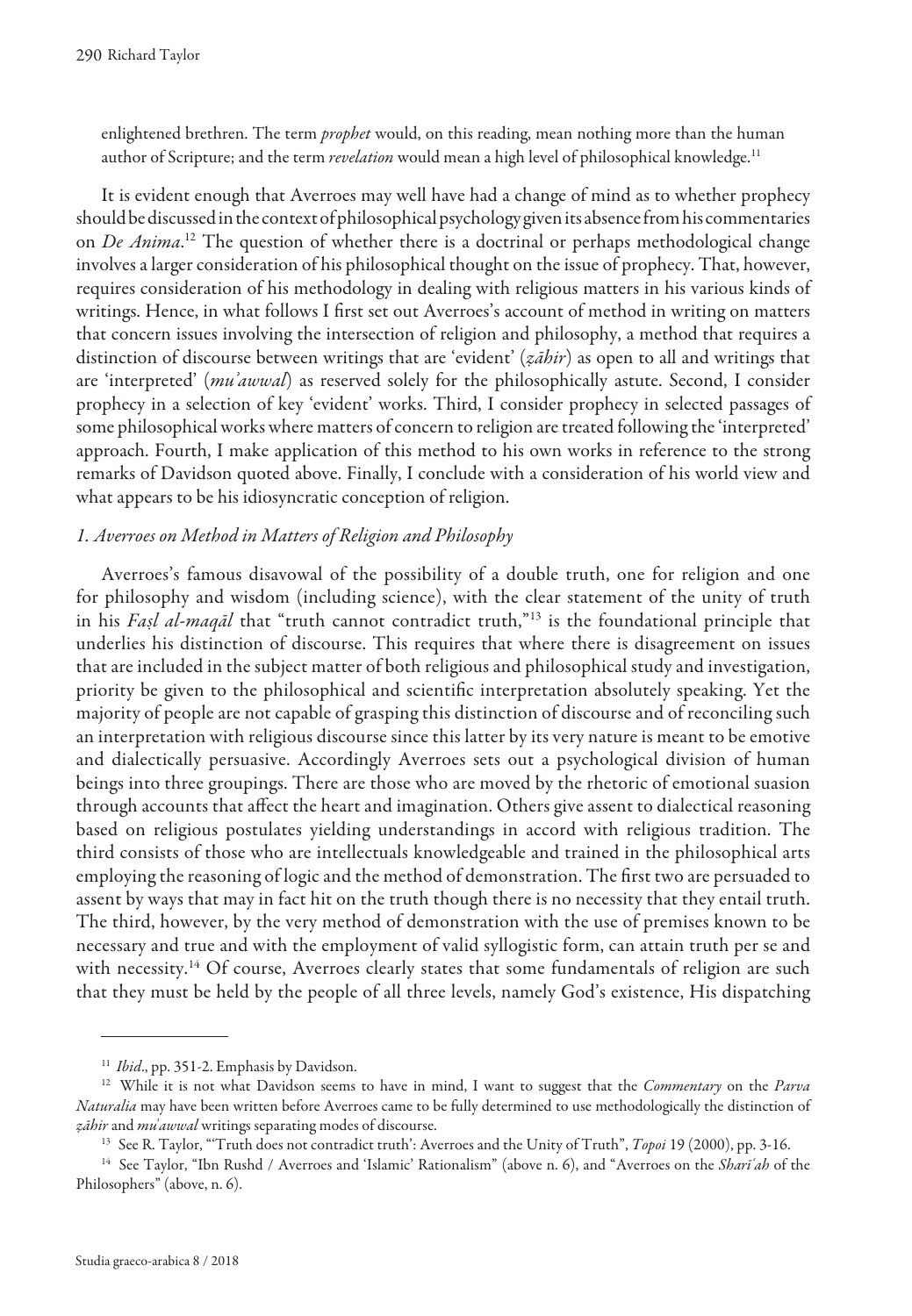of prophets to humanity and an afterlife of reward and punishment.<sup>15</sup> To these universal requirements Averroes adds that in the case of philosophical interpretations that may confuse the general populace irrespective of their truth, these may not be shared outside the circle of the third group, the people of demonstration. For those incapable of understanding at this highest level, these interpretations would pose a serious threat to religious belief, perhaps even leading to unbelief.<sup>16</sup> Such is the case with the issue of the nature and meaning of the afterlife.<sup>17</sup> Hence, the distinction of discourse supports the practical life of members of society who are guided by religious teachings toward the good and right in their lives as individuals and members of the community of believers. It also allows for religious teachings to be interpreted by those with qualiied skills and with insight and sensitivity regarding the good of all, provided they not undermine those less capable of understanding.

In his Kašf Averroes refers to this distinction of discourse in matters of religion when he writes,

In a separate work [scil. the Faṣl al-maqāl] we have already made clear the congruity of [philosophical] wisdom with [religious] Law (al-hikma li-š-šar) and the command of religion for [the doing of philosophy]. We said there that [religious] Law (al-šarī'a) has two parts: [one] evident and [one] interpreted (zāhir wa-mu'awwal). The evident is obligatory for the majority (al-ğumhūr) and the interpreted  $(al-mu'awwal)$  obligatory for the learned  $(al-ulamā')$ . The obligation of the majority in regard to it is to take it according to its evident sense and to refrain from interpreting it  $(ta'wila-hu)$ ; for the learned it is not permitted to inform the majority of its interpretation.<sup>18</sup>

In this work his concern is to investigate ways of reasoning concerning religious beliefs which are evident ('an al-zāhiri min al-'aqā'idi) and proper for belief by the people (al-nās), not to delve into matters of interpretation suited only to the learned well versed in philosophy and the sciences. His rationale is that the people of the religion of Islam have been confused by many publicly professed interpretations that stray "from the intent of the lawgiver" ('an maqsid al-šāri').

In this way Averroes sets out a methodology regarding matters of religion which intersect with philosophical studies. In his own works this distinction is maintained in the surface text with the Fasl almagāl, al-Kašf ʿan manāhiğ, and the Tahāfut al-tahāfut which should be classified as dialectical (and perhaps in parts rhetorical) works with their starting points being fundamental principles of religion. The target audiences for these works are stated to be people of the rhetorical and dialectical modes of assent.<sup>19</sup> In contrast, his philosophical works which he calls demonstrative are concerned with what can be determined through human rational scientific investigation and learning. While these two modes of discourse are to be employed, affirmed and maintained for the good of the majority in society,

<sup>&</sup>lt;sup>15</sup> Averroes Fașl al-maqāl, p. 18 Butterworth.

<sup>&</sup>lt;sup>16</sup> Averroes, Fașl al-maqāl, p. 21 Butterworth.

 $17$  Ibid.

<sup>&</sup>lt;sup>18</sup> Ibn Rušd, *al-Kašf*, p. 99 al-Jābirī. My translation.

<sup>&</sup>lt;sup>19</sup> See Averroes, Fașl al-maqāl, pp. 19 and 21; al-Kašf, pp. 99-100 al-Jābirī; Tahāfut al-tahāfut, pp. 427-8 Bouyges, tr. pp. 257-8. Cf. B.S. Kogan, Averroes and the Metaphysics of Causation, SUNY Press, Albany (NY) 1985, pp. 255-6. In the case of another dialectical work, his Question on Divine Knowledge, the so-called Damima, his account is largely a philosophical explanation of God's prior eternal knowledge not being dependent on worldly things. He means to imply – without sufficient explanation – that divine knowledge includes knowledge of particulars. See the text in  $Fasl$ al-maqāl, p. 42 Butterworth. His philosophical account of divine knowledge elsewhere indicates a lack of knowledge of particulars as such on the part of God. See Averroes, Commentary on the Parva Naturalia, pp. 74-75 Blumberg. Also see Averroès, Tafsir ma baʿd at-tabiʿat (above, n. 5), pp. 1707-8.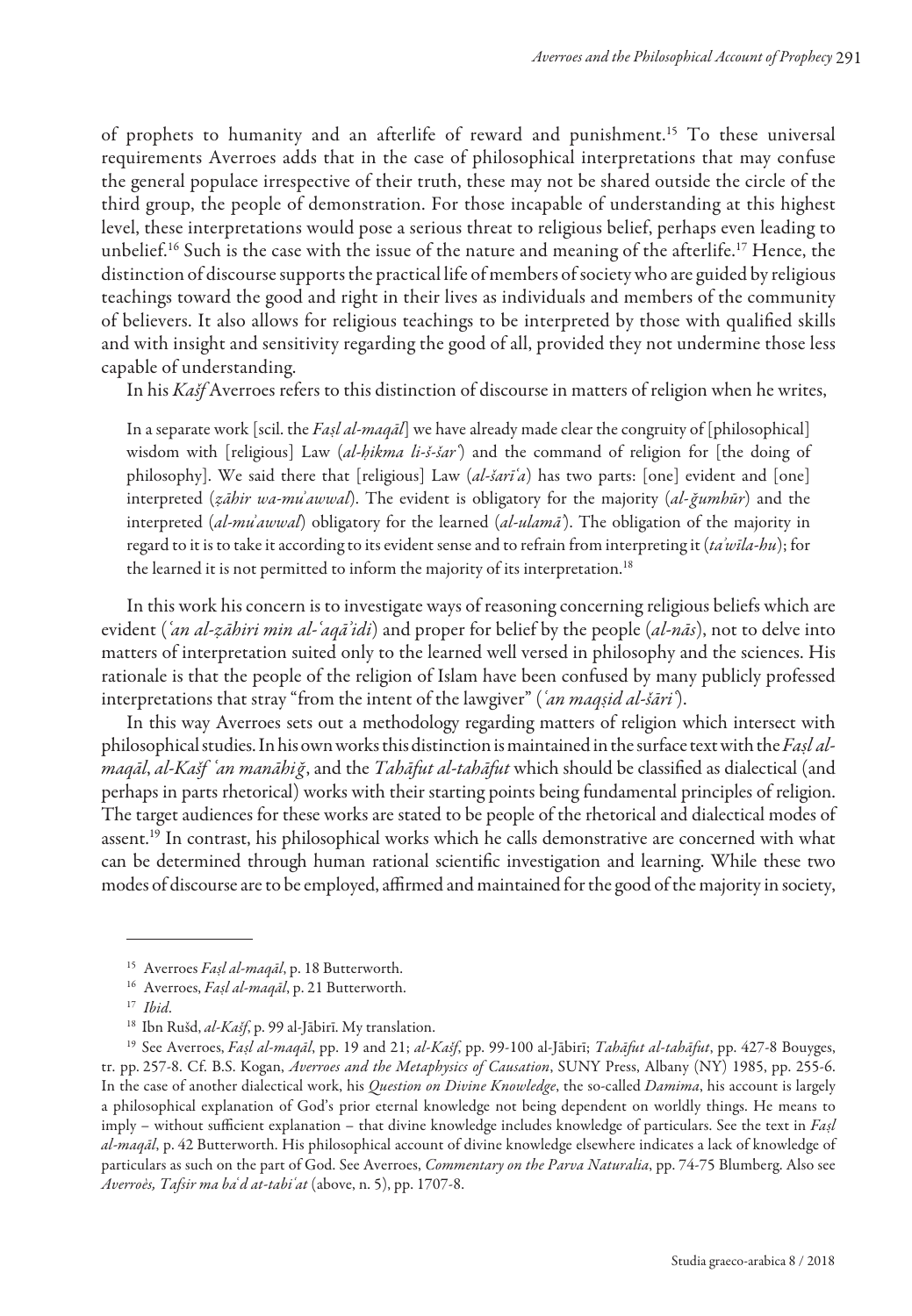the principle of the unity of truth still applies. That is, in matters of religion where religious teachings and philosophical reasoning intersect, there is one truth, not two, and the primacy of philosophy with its method of demonstration must be maintained, precisely as argued in the Fașl al-maqāl.

I have argued elsewhere that this distinction is maintained by Averroes regarding the issues of personal immortality, divine providence and creation.<sup>20</sup> As he points out in the Fașl al-maqāl, the issue of the afterlife is a matter of considerable dispute over its full meaning and purpose and disputation of that sort must not be shared with the majority who would surely be confused and harmed by such questioning. Instead, they must be permitted only the 'evident' understanding and not be exposed to the 'interpreted' understanding.<sup>21</sup> Following the guidelines of the Fașl al-maqāl reiterated in al-Kašf and the Tahāfut al-tahāfut, the truth of the matter is to be determined in the philosophical sciences. There is no doctrine of an afterlife in his Short and Middle Commentaries on De Anima and even assertions of the absence of an afterlife for individuals are expressed in his Long Commentary on the De Anima and his Long Commentary on the Metaphysics. <sup>22</sup> As for divine providence, in his Tahāfut al-tahāfut he presents the 'evident' account with God as the intentional agent of providence clearly affirming it, while in the Long Commentary on the Metaphysics he denies divine intentionality through direct, efficient, providential causation and instead affirms that God's providence must be understood as per accidens to God's own self-understanding.<sup>23</sup> Hence, in these cases the true understanding of each issue is to be had in philosophy with 'interpreted' meanings for these important religious teachings, interpretations that must be kept from the majority.

#### 2. Prophecy in Three Dialectical Religious Works

In the Faşl al-maqal prophecy is repeatedly affirmed throughout as is the division of the levels of religious meaning in scripture appropriate for the three groupings of people discussed above. As also indicated earlier, all three are said by Averroes to have the ability to know (al-maʿrifa) in an affirmative way the existence of God, his sending of prophets to humankind, and reward and punishment in the afterlife: "[T]he three sorts of indications due to which no one is exempted from assenting to what he is responsible for being cognizant of – I mean, the rhetorical, dialectical and demonstrative indications – lead to these three roots".<sup>24</sup> These are the fundamental beliefs that lead human beings to proper action and all are affirmed in the Our'an.

In the Tahāfut al-tahāfut the affirmation of prophecy is also assumed throughout.<sup>25</sup> There Averroes asserts, as expected, that miracles are principles of religion not to be questioned or doubted because they are beyond human apprehension. Their value lies in guiding human beings to virtue and so they play a key role in the foundational assumptions of practical science.<sup>26</sup> Even so, the miracles

<sup>&</sup>lt;sup>20</sup> R.C. Taylor, "Personal Immortality in Averroes' Mature Philosophical Psychology", *Documenti e studi sulla* tradizione filosofica medievale 9 (1998), pp. 87-110; Id., "Averroes on the Ontology of the Human Soul", Muslim World 102 (2012), pp. 580-96; Id., "Conceiving Creation According to Ibn Rushd / Averroes" (video lecture), The Catholic University of America, 3 December 2013 available at https://www.youtube.com/watch?v=t8UpixK0hUs; and Id., "Providence in Averroes" (above, n. 6).

<sup>&</sup>lt;sup>21</sup> Averroes, Fașl al-Maqāl, pp. 20 ff. Butterworth.

<sup>&</sup>lt;sup>22</sup> See Averroes, Tafsir ma ba'd at-tabi'at, pp. 1612-13 Bouyges. Also see Taylor "Ibn Rushd / Averroes and 'Islamic' Rationalism" (above n. 6); and Id., "Averroes on the Ontology of the Human Soul" (above, n. 20).

<sup>&</sup>lt;sup>23</sup> See Taylor, "Providence in Averroes" (above, n. 6).

<sup>&</sup>lt;sup>24</sup> Averroes, *Fasl al-Magāl*, p. 18 Butterworth.

<sup>&</sup>lt;sup>25</sup> See, for example, Averroes, *Tahāfut al-tahāfut*, pp. 427-8 Bouyges, tr. pp. 257-8.

<sup>&</sup>lt;sup>26</sup> Averroes, *Tahāfut al-tahāfut*, pp. 514 ff. Bouyges, tr. pp. 314 ff.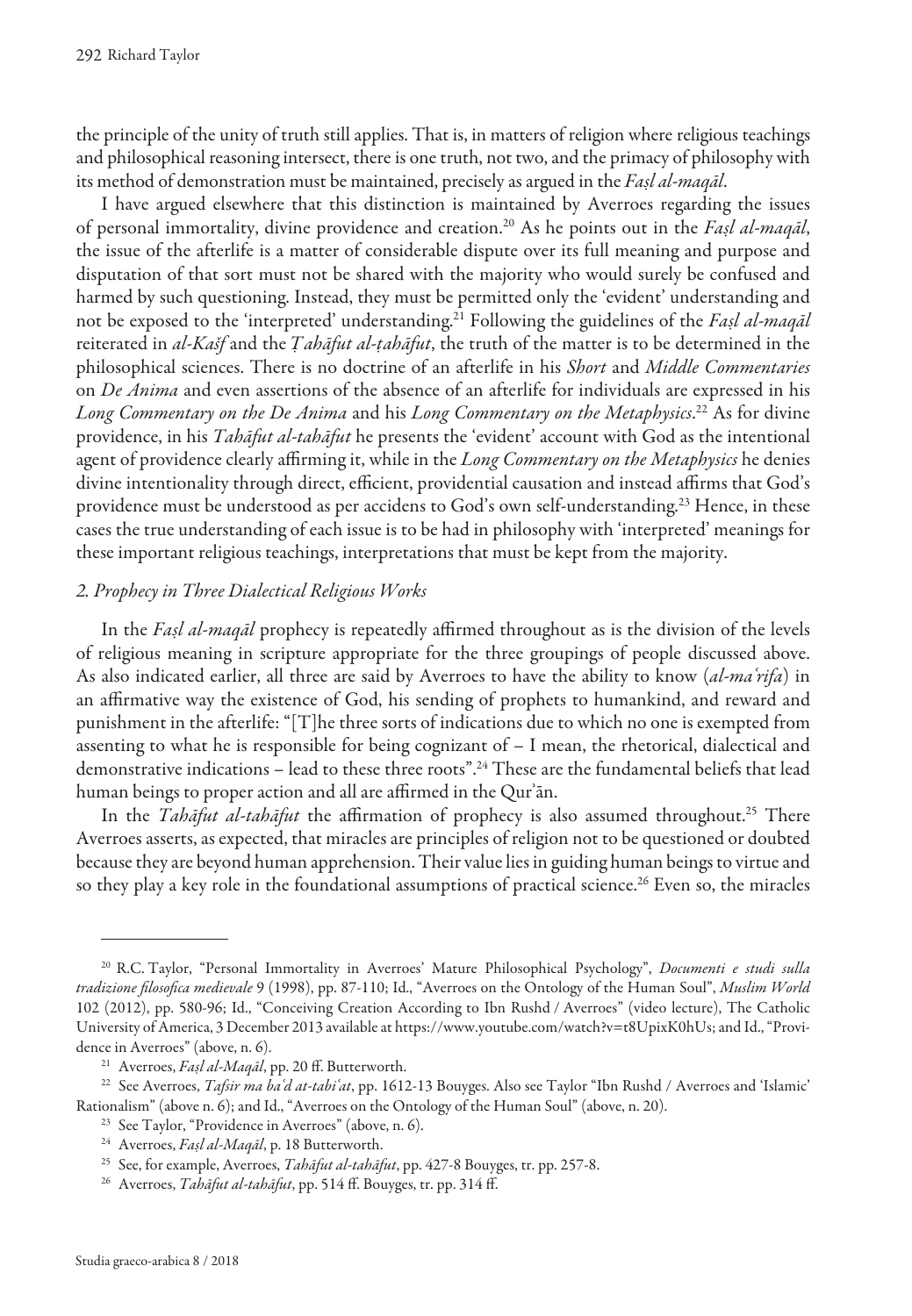performed by prophets need not be considered to be the bringing about of what is logically impossible but perhaps rather what is possible in itself but not possible for human beings. However, the most certain of all miracles is the Qurʾān itself:

The clearest of miracles is the Venerable Book of Allah, the existence of which is not an interruption of the course of nature assumed by tradition, like the changing of a rod into a serpent, but its miraculous nature is established by way of perception and consideration of every man who has been or will be till the day of resurrection. And so this miracle is far superior to all others.<sup>27</sup>

Further, the true reality of the nature of the prophet as prophet is to be found "in the act of making known the mysterious and establishing laws which are in accordance with the truth and which bring about acts that will determine the happiness of the totality of mankind."<sup>28</sup> The true affirmation of the prophet lies in this and not in the attainment of hidden knowledge through dreams which may have natural explanations.<sup>29</sup> The religious laws that come from God via prophets together with natural human reason are needed for the sake of the construction of a proper political structure and society. Basic principles common to all religions received from prophets and lawgivers have their value and certiication in the guidance of human beings away from wickedness and toward actions that are virtuous.<sup>30</sup>

In al-Kašf Averroes devotes several pages to the issue of God's sending of messengers, including a detailed critical analysis of religious reasoning by dialectical theologians followed by an explanation of the Qur'an itself and the success of its message for the betterment of humankind. The affirmation of the prophet rests on two principles: the evident existence of prophets as conveyers of religious laws in revelation concerning knowledge and right actions for the attainment of happiness, and the evident function of prophets as setting out religious laws in revelation from God.<sup>31</sup> It is not necessarily the case that every miracle worker is a prophet, but it is the case that the Qurʾān itself with the knowledge it provides regarding religious laws, right human conduct, and even more about the nature of God is rightly deemed miraculous for its consequences. In this the proof of God's prophet is the goodness of the Qurʾān in its presence in guiding human beings, just as the proof of the physician lies in the actual healing of the sick.<sup>32</sup>

In each of these works the existence and nature of prophecy is taken as evident in the experience of human beings in connection with the Qurʾān's message which provides religious laws for the guidance of humankind toward goodness. In the religious context of these writings, the soundness of religious scripture, like the proof of the physician found in the cure of the patient, lies in the positive outcome for human society.<sup>33</sup>

### 3. Prophecy in Four Philosophical Works

The Commentary on the Parva Naturalia

The Commentary on the Parva Naturalia is a rather odd text, as mentioned earlier, because it is based on a substantially revised and reworked version of Aristotle's text that circulated

<sup>33</sup> For a valuable discussion of the reasoning of Averroes on prophecy in his al-Kašf, see N. Zouggar, "La prophétologie d'Averroès dans le Kašf mahāhig al-adilla", Annales Islamologiques 46 (2012), pp. 387-408.

<sup>&</sup>lt;sup>27</sup> Averroes, *Tahāfut al-tahāfut*, pp. 515-16 Bouyges; tr. p. 315.

<sup>&</sup>lt;sup>28</sup> Averroes, Tahāfut al-tahāfut, p. 516 Bouyges; tr. p. 316.

<sup>&</sup>lt;sup>29</sup> Averroes, Tahāfut al-tahāfut, p. 533 Bouyges; tr. p. 326.

<sup>&</sup>lt;sup>30</sup> Averroes, Tahāfut al-tahāfut, pp. 584-5 Bouyges; tr. p. 361.

 $31$  Averroes, Al-Kašf, pp. 179-80.

 $32$  Averroes, *Al-Kašf*, pp. 184-5.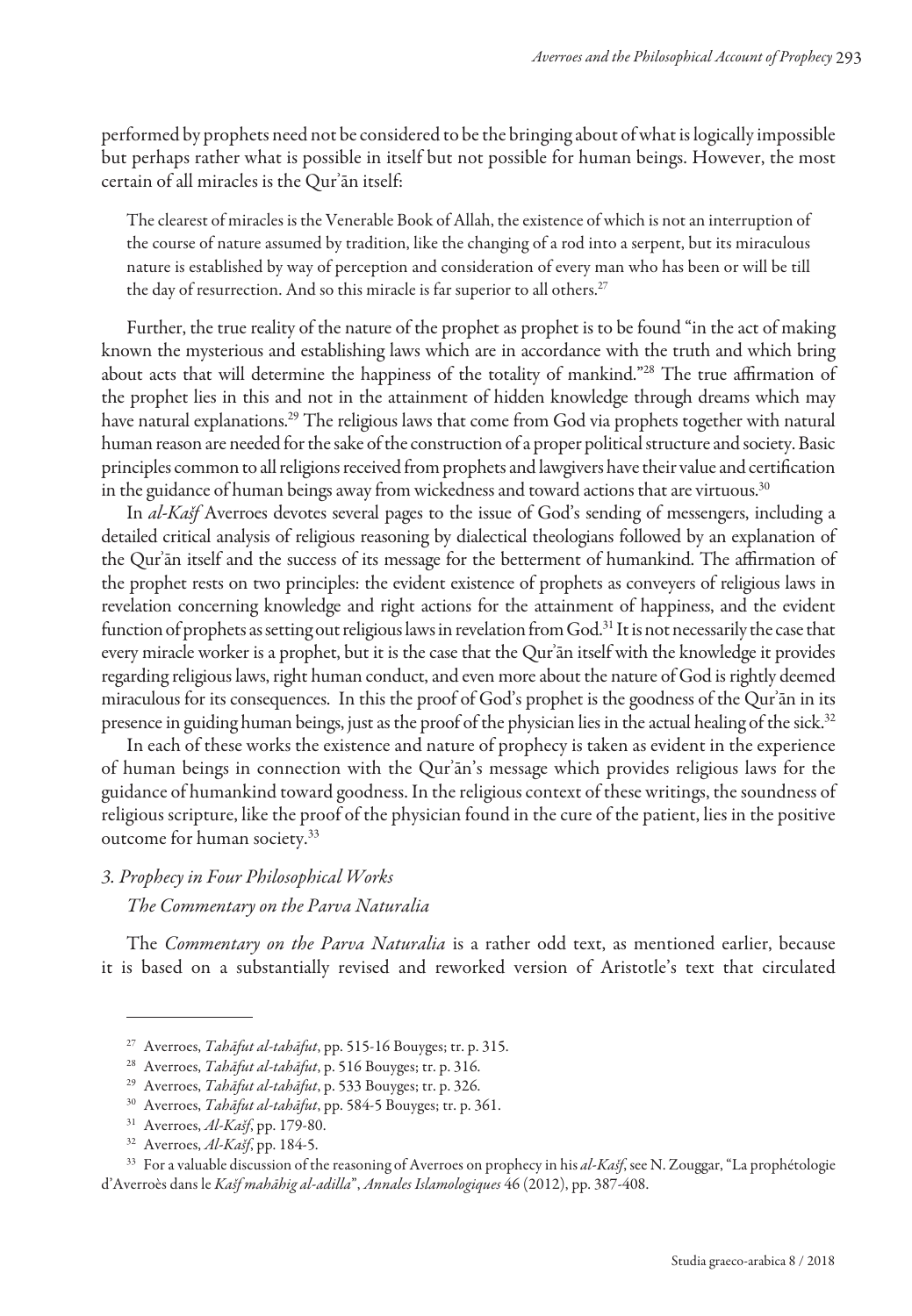in Arabic.<sup>34</sup> The key part for present concerns is Averroes's discussion of prophecy in the section corresponding to Aristotle's *On Dreams*. For Averroes dreams may be true or false but either way they relate to the imagination (al-mutaḫayyala) and people believe that prophecy is from God (yaʿtaqidūna fī l-waḥyi annahu min Allāh). It seems particularly to involve matters of knowledge relevant to the attainment of happiness according to them  $(indabum)$ .<sup>35</sup> But it comes about in us in the same way as the primary principles of understanding, that is, the way the agent intellect bestows those primary principles which can be helpful in the forming of new knowledge.<sup>36</sup> What is most mysterious, however, is that the intelligences themselves – this includes the agent intellect as well as God properly speaking – cannot comprehend particulars since they have no matter and so only know universals. Regarding this Averroes expresses amazement over two issues. First, how can the human imagination get particulars of dreams from a universal immaterial nature which is an intellect? Second, how does the separate intellect (e.g., the agent intellect or even God) single out the particular recipient for the particular content with the particular dream if that intellect only knows universals?<sup>37</sup> With no lack of boldness, Averroes then writes, "Now the discussion concerning these matters, even though it be very difficult for human comprehension, must nevertheless be undertaken to the limit of one's natural capacity for comprehension, for the essence of happiness (ğawharu alsa'adati) is nothing more than this very thing".<sup>38</sup>

We can see here that the first issue is metaphysically problematic. But Averroes handles it in a way similar to what he does in the Short Commentary on the De Anima and similar to what can be found in Ibn Bağğa.<sup>39</sup> Since intelligibles from the agent intellect cannot be received as such in the particular human imagination belonging to the human knower, then the universals are received into the imagination as particulars. In the *Short Commentary* this means that the power called material intellect is a disposition of the forms in the particular human imagination, not new forms. Perhaps we can describe this by saying that the particular in the imagination comes to have a qualification relating to universality such that the particular can be seen in the light of universality or under a mode or consideration of universality, though Averroes does not spell all this out in the Short Commentary. What is in the imagination then can in some way stand for the universal though the universal as such cannot be received into a particular human imagination without being particularized and no longer being universal. Universals then are received as particulars and are received into the particular imagination in its unique human circumstances.<sup>40</sup> What is received is received in the mode of the recipient, not in the mode of a separate immaterial intellect. Hence, what the individual receives is an individual spiritual (*ruḥānī*) form that is similar to the intelligible<sup>41</sup> and that, it seems, must function as a representation of the intelligible while also bearing some content similarity to what is in the intelligible.<sup>42</sup> The epistemological account by Averroes in the *Commentary on the Parva Naturalia* 

<sup>&</sup>lt;sup>34</sup> R. Hansberger, "The Arabic Adaptation of the Parva Naturalia (Kitāb al-Ḥiss wa-l-maḥsūs)", Studia graeco-arabica 4 (2014), pp. 301-14.

<sup>&</sup>lt;sup>35</sup> Averroes, *Comm. Parva Naturalia*, p. 67 Blumberg; tr. p. 40.

<sup>&</sup>lt;sup>36</sup> Averroes, *Comm. Parva Naturalia*, p.73 Blumberg; tr. p. 42.

<sup>&</sup>lt;sup>37</sup> Averroes, *Comm. Parva Naturalia*, pp. 74-75 Blumberg; tr. pp. 43-44.

<sup>&</sup>lt;sup>38</sup> Averroes, Comm. Parva Naturalia, p. 75 Blumberg; tr. p. 44.

<sup>&</sup>lt;sup>39</sup> See my discussion of Ibn Baǧǧa in the introduction to Averroes, Long Commentary on the De Anima of Aristotle, pp. XXV-XXVII and LXXXIX-XCIII Taylor-Druart.

 $^{40}$  Cf. Averroes, *Comm. Parva Naturalia*, p. 81 Blumberg; tr. p. 47.

<sup>&</sup>lt;sup>41</sup> Ibidem.

<sup>&</sup>lt;sup>42</sup> Cf. Averroes, *Comm. Parva Naturalia*, p. 82 Blumberg; tr. p. 48.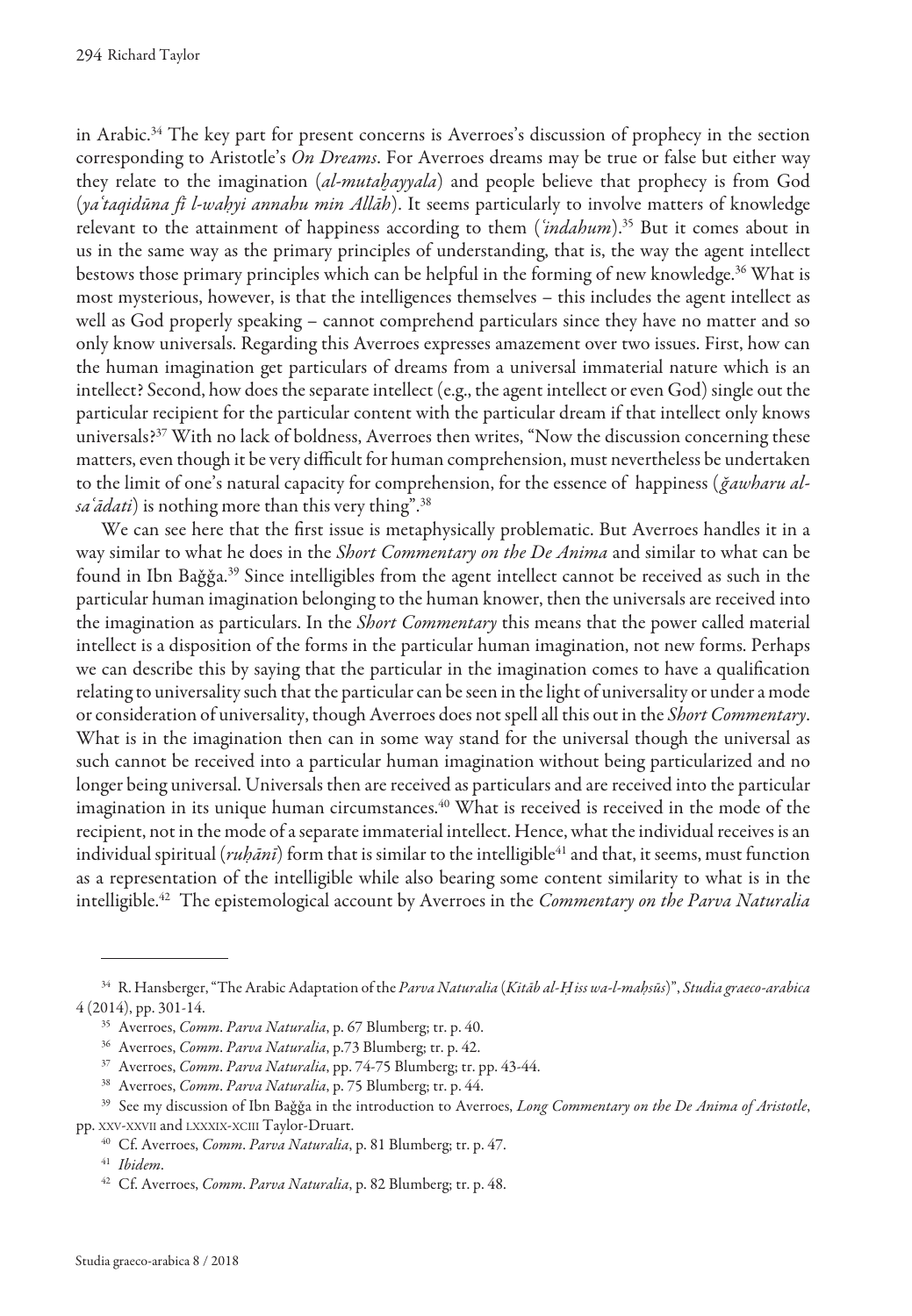deserves a full comparative study of its precise relation to the epistemology of the Short Commentary, something beyond the limits of the present article. Yet it is clear that this explanation provides a not unfeasible account of how particular human minds can hold representations of universals, an account Averroes never develops further elsewhere. Still, the problem remains on the side of the immaterial intellectual agent in relation to a particular recipient.

The second issue is religiously problematic in the extreme if, as people of religion commonly believe, prophecy is from God and directed to determinate particular individuals as prophets. The implied common religious assumption here is the view that in the case of prophetic dreams God is providing particular intentional willed providential assistance or revelation to a particular individual. This would mean, for example, that God chose some particular human to be his prophet through whom God revealed the particular words of the Qurʾān by the command to recite made to this particular human by the angel Gabriel, an intellect separate from matter. Yet as pure intellect, how could a particular recipient of prophecy and revelation be chosen by a separate intellect? However, even after explicitly insisting on its importance in the *Commentary on the Parva Naturalia*, Averroes simply does not say a word on this issue and does not deal directly with it at all in this work; clearly it must remain as remarkable and challenging as his exclamation indicated. Why does he not make his views explicit?

It seems that Averroes found himself on the horns of a dilemma. To assert such a philosophical teaching that immaterial entities know only universals and not particulars would involve contradicting common religious teachings about particular willed divine action in revelation to a particular prophet; and to assert the alternative would be to contradict the philosophical principle that knowledge on the part of separate entities consists of immaterial universals and to hold that those entities somehow possess knowledge of determinate particular entities.

Averroes does, however, address the issue indirectly in the final pages of his treatment of dreams by considering the nature of the knowledge purportedly gained in dreams. Earlier in the Commentary on the Parva Naturalia while addressing the issue of prerequisites for the attainment of knowledge by a particular individual Averroes explains that knowledge of concepts is culturally, temporally, geographically and even corporeally speciic and must also be based on a prior natural experience through the senses of what will be known.<sup>43</sup> This consideration arises again a few pages later as to whether what is gained in dreams is of theoretical knowledge, practical knowledge or a particular cogitative power (quwwa fikriyya ğuz'iyya). As indicative of future particulars, dreaming is of the last kind. It may be believed (*qad yuẓannu*) some parts of practical knowledge as found in medicine may be grasped in sleep. However, the notion that dreams would reveal knowledge in the theoretical sciences is completely antithetical to the very nature of such knowledge. Theoretical knowledge is garnered through experience, as noted earlier, and the primary propositions provided to human beings by the intellect (*scil.*, the agent intellect).<sup>44</sup> Were it to be provided immediately through dreams, those primary propositions given for the sake of knowledge formation would be teleologically valueless (as also would sensation). Here this would not be attained through an apprehension of causes but rather without human efort and directly in dreams. Entities capable of this would be of a nature altogether diferent from that of human beings. For Averroes such a thing is an impossibility, a method of knowledge completely alien to the nature of human beings. Hence, the implication is that the very notion of a separate intellect which could provide a knowledge of theoretical matters such as the

<sup>&</sup>lt;sup>43</sup> Averroes, Comm. Parva Naturalia, p. 47 Blumberg.

<sup>&</sup>lt;sup>44</sup> Averroes, Comm. Parva Naturalia, p. 79 Blumberg.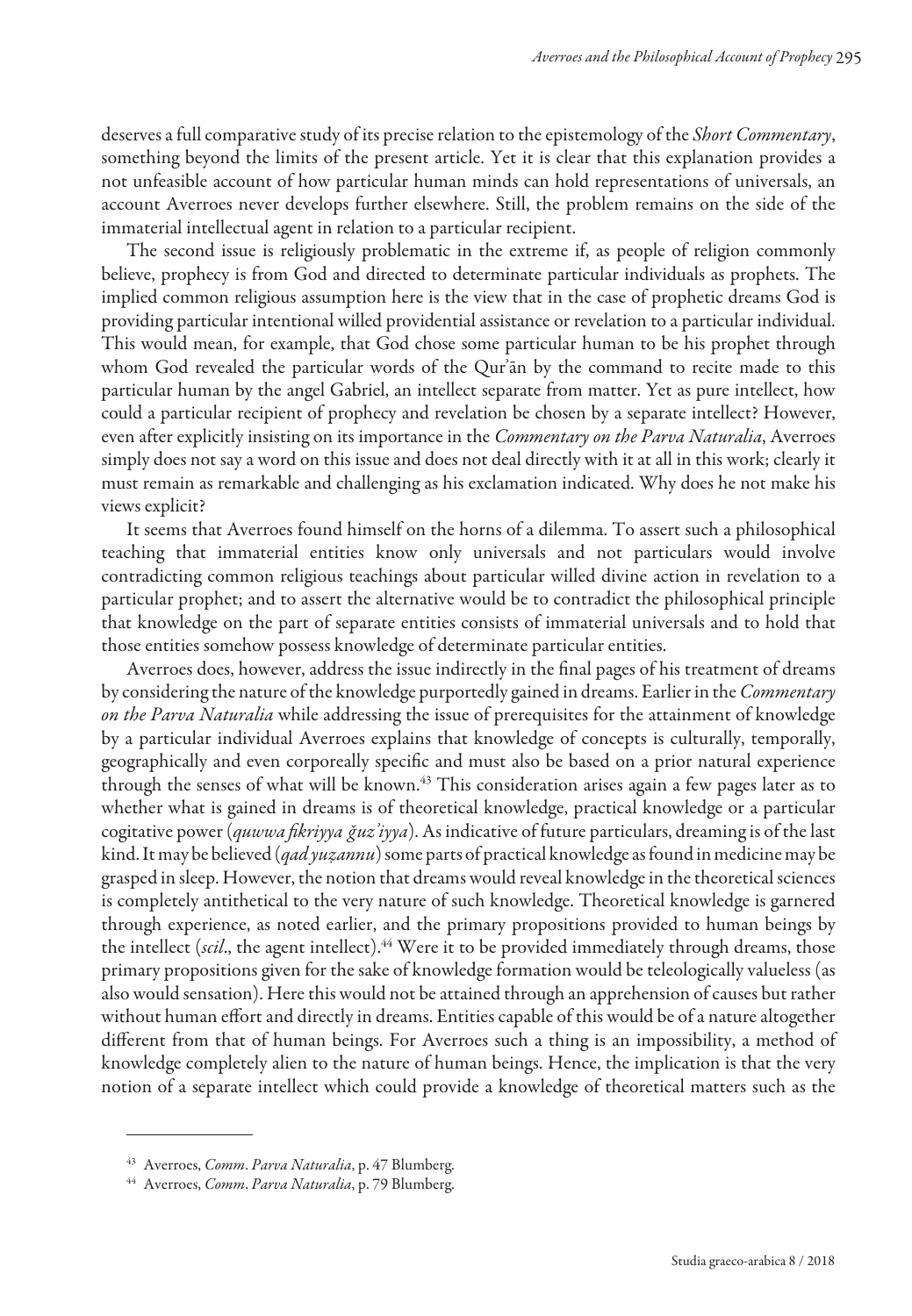nature of human beings or the relationship of body and soul and how they should act in accord with their natural good is impossible. In this early work no direct solution on the second issue of how a separate immaterial intellect could pick out a particular recipient is provided; instead, Averroes explains how the communication of knowledge to a human being by such an intellect is itself an impossible notion. No further implication is explicitly provided even though understanding these matters properly should "be undertaken to the limit of one's natural capacity for comprehension, for the essence of happiness is nothing more than this very thing".

#### Philosophical Commentaries on the De Anima

Averroes wrote three commentaries on the  $De\,Animal$  of Aristotle and in none of them is there an account of prophecy found accompanying his difering considerations of human knowing. Rather, in each of them we find wholly naturalistic accounts with the separate agent intellect acting as a formal actuating principle that makes intellectual abstraction possible. In each work sensory experience, primary principles from the agent intellect for the formation of intelligibles, and a receptive subject for the apprehension of abstracted intelligibles all play similar roles. The diferences between these works stem from diverse conceptions of the nature of intelligibles in act and the required character of their subject, as I have explained elsewhere.<sup>45</sup> For reference in further discussion below, it is also worth noting here that none of these commentaries has provision for the continued existence of the human soul after death.

In his Short Commentary or Mukhtasar the human power of imagination in relation to impressions received by the external senses and afecting the common sense plays a distinctive and higher role than it does in lower animals insofar as the still particular forms or intentions that come to be in the individual human being's imagination become the subjects for intelligibles in act and so for the predication of universals. It "is distinguished by the fact that it does not need an organic instrument for its activity".<sup>46</sup> This is because in this work Averroes conceives the material intellect, that is, the power receptive of the intelligibles in act in the soul that make possible human intellectual understanding, to exist in the individual human being as a disposition belonging to the forms in the human imagination. In his own version of an account inspired in part by Ibn Bāǧǧa and in part by Alexander of Aphrodisias,<sup>47</sup> Averroes understood the term "material intellect" not to denote properly an intellect – since intellect as intellect is necessarily something in act and separate – but rather to denote a receptive disposition (isti'dad) having as its subject the forms existing in the human imagination.<sup>48</sup> In this way the imagination – which Averroes thought not to be a wholly bodily power, at least in the case of human beings – is able to serve as substrate or foundation for a disposition which makes possible the understanding of intelligibles in act.<sup>49</sup> That is, the intellectual power existing in each understanding human being called "the material intellect" cannot literally be an intellect since an intellect as such is not a potency nor can it literally be material since matter receives an actuality only as a particular; hence, since it is a disposition actualized in human knowing, it remains for it to be attached to the forms of the imagination as a disposition by which human

<sup>&</sup>lt;sup>45</sup> R.C. Taylor, "Intelligibles in act in Averroes", in J.-B. Brenet (ed.), Averroès et les averroïsmes juif et latin, Actes du colloque tenu à Paris, 16-18 juin 2005, Brepols, Turnhout 2007 (Textes et Études du Moyen Âge, 40), pp. 111-40.

<sup>&</sup>lt;sup>46</sup> Ibn Rušd, Talhīs kitāb al-nafs, ed. A.F. Al-Ahwanī, Maktabat al-Nahdat al-Miṣrīya, al-Qāhira 1950, p. 74.9-10; Epitome de Anima, ed. S. Gómez Nogales, Consejo Superior de Investigaciones Científicas, Madrid 1985, p. 108.14-15.

 $47$  See Averroes, Long Commentary on the De Anima of Aristotle, pp. XXV-XXVIII (Introduction).

<sup>&</sup>lt;sup>48</sup> Averroes, Talhūs kitāb al-nafs, p. 83.11-12 Al-Ahwanī; Epitome De Anima, p. 120.13 Gómez Nogales.

<sup>&</sup>lt;sup>49</sup> Averroes, *Talhīs kitāb al-nafs*, p. 86.5-15 Al-Ahwanī; *Epitome De Anima*, p. 124.1-10 Gómez Nogales.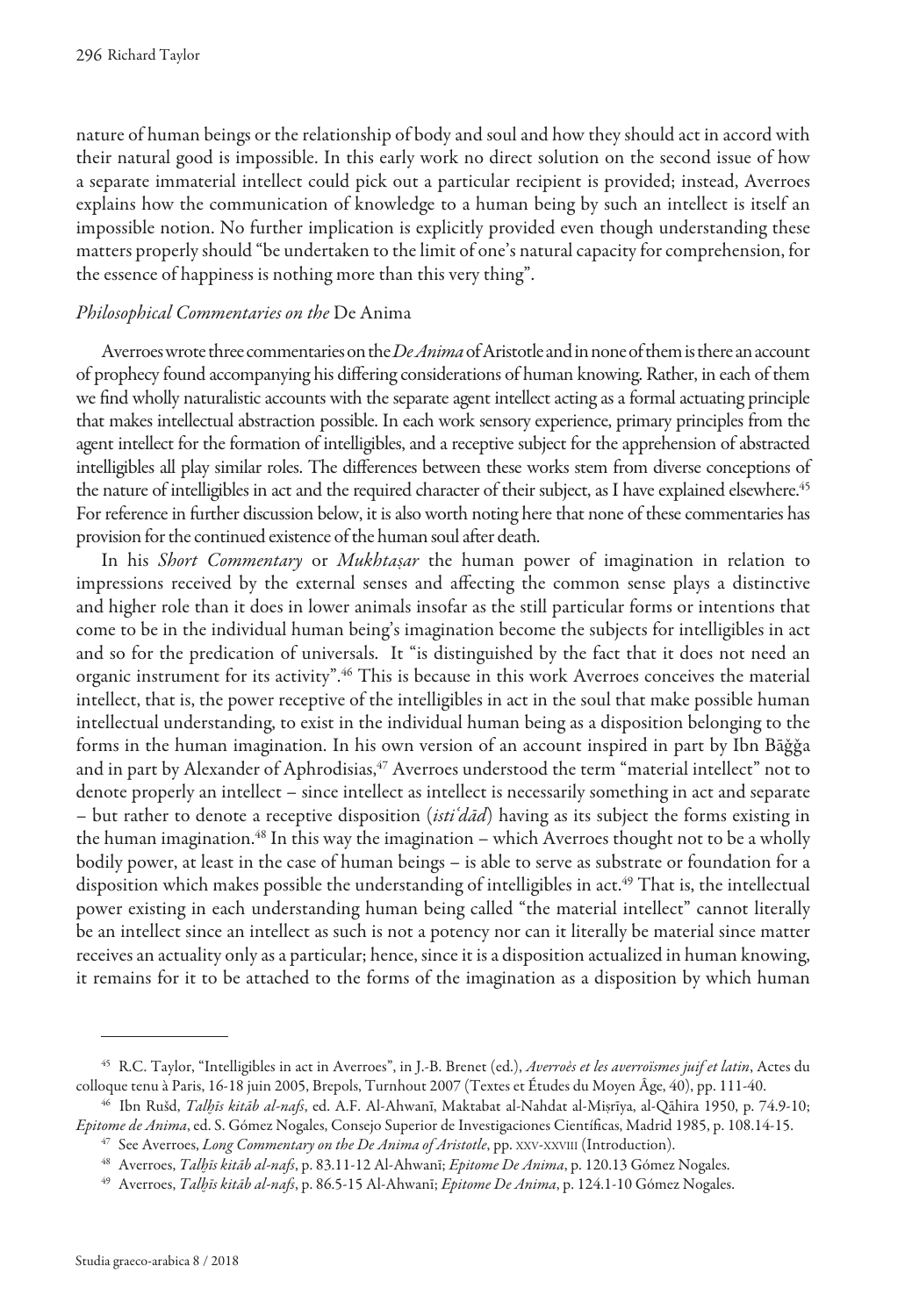understanding takes place.<sup>50</sup> In this analysis Averroes does not provide all the details and perhaps is not fully coherent, but he does point clearly to the consequence that the individual human soul is itself perishable on this account. For, while imagination is common to animals (and he says of human imagination that it "is distinguished by the fact that it does not need an organic instrument for its activity", as noted earlier), it is nevertheless the case that the human imagination is a particular power belonging to the individual human being and is not separate immaterial intellect. To that extent, the power of imagination is as perishable as is the body of the human being to whom it belongs. And no argument for the immortality of the soul can be made through appeal to the immaterial reception of intelligibles in act into an essential power of the soul, since Averroes has said the material intellect is not literally intellect but is rather a disposition of the forms in the imagination. Precisely how this account allows for human intellectual understanding Averroes does not fully explain in this work, something not surprising since he rejects this account in his later De Anima commentaries. There is no hint or implication whatsoever for another way for the human attainment of theoretical or practical knowledge through any power of the soul that relates to prophecy.

His Middle Commentary or Talhiş, completed and in circulation by 1186, contains many texts identical to the Long Commentary or Šarh based on an earlier incomplete version of the Long Commentary.<sup>51</sup> Although generally a paraphrasing account of Aristotle's *De Anima* in three parts in accord with the traditional division of the Greek, this work includes discussion which does not precisely correspond to the text of Aristotle, including a paragraph<sup>52</sup> just before his paraphrase of De Anima 3.4 and 3.5 and a lengthy excursus<sup>53</sup> following De Anima 3.5. It is in these additional materials that Averroes rejects his account in the Short Commentary and sketches a new understanding of the power of reason and the human soul. The most important development is a new analysis of the nature of the material intellect as a subject for intelligibles in act and of its relationship to the human soul. Disregarding the *Short Commentary'*s understanding of the material intellect as identified with a disposition of the forms in the imagination, Averroes insists that as intellect the material intellect "cannot be mixed with the subject in which it is found" since if that were so

the forms of things would not exist in the intellect as they really are – that is, the forms existing in the intellect would be changed into forms diferent from the actual forms. If, therefore, the nature of the intellect is to receive the forms of things which have retained their natures, it is necessary that it be a faculty unmixed with any form whatsoever.<sup>54</sup>

That is, the nature of intellectually understood intelligibles in act dictates that they be received into a subject that is unmixed with the body or powers of a body or any other form. Consequently,

<sup>&</sup>lt;sup>50</sup> See Averroes, *Talhīs kitāb al-nafs*, p. 86.5-15 Al-Ahwanī; *Epitome de Anima*, p. 124.1-109 Gómez Nogales.

<sup>&</sup>lt;sup>51</sup> See Averroes, Long Commentary on the De Anima of Aristotle, pp. XXIX-XXXIII (Introduction). Also see C. Sirat -M. Geofroy, L'original arabe du Grand Commentaire d' Averroès au De Anima d' Aristote. Prémices d'édition, Vrin, Paris 2005 (Sic et non); and R. Glasner, "Review of Averroes. Middle Commentary on Aristotle's De Anima. A Critical Edition of the Arabic Text with English Translation, Notes and Introduction, A. L. Ivry", Aestimatio 1 (2004), pp. 57-61. Glasner reported her work established the date of the Long Commentary on the De Anima as ca. 1186. However, later she was less sanguine about the precise date while retaining the view that the first long commentary was that on the De Anima. See R. Glasner, Averroes' Physics. A Turning Point in Medieval Natural Philosophy, Oxford U.P., Oxford 2009, pp. 19-21.

<sup>52</sup> Averroes. Middle Commentary on Aristotle's De Anima, A Critical Edition of the Arabic Text with Engl. Trans., Notes and Introd. by A.L. Ivry, Brigham Young U.P., Provo, Utah 2002 (Graeco-Arabic Sciences and Philosophy), p. 109 (278).

<sup>53</sup> Averroes, Middle Commentary on Aristotle's De Anima, pp. 110-12 Ivry.

<sup>&</sup>lt;sup>54</sup> Averroes, Middle Commentary on Aristotle's De Anima, p. 109 Ivry.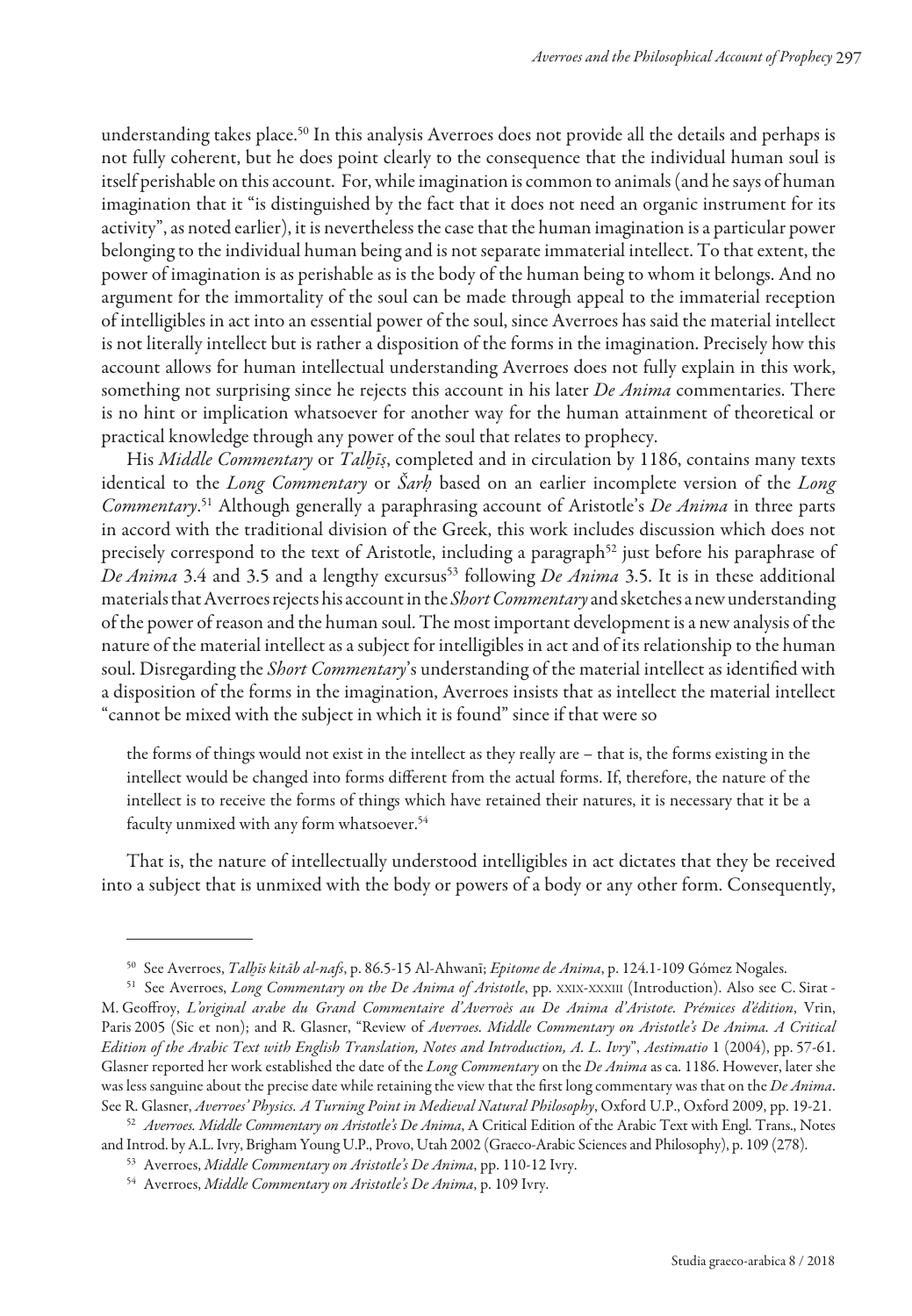the material intellect cannot be a disposition of the forms of the imagination but must rather be immaterial intellect and yet also receptive.<sup>55</sup> Here Averroes draws on his understanding of celestial entities, namely, the celestial bodies which the celestial souls are 'in' and the intellects which are the causes of the movement of the celestial bodies by their souls, as Marc Geofroy has rightly pointed out.<sup>56</sup> In the case of the eternal heavens the moving body and its soul are not composed hylomorphically as are transitory sublunar beings. Rather, the soul is 'in' the celestial body without forming a single hylomorphic composite from the two, each of which is an eternal being. In the case of humans, the material intellect is not literally 'in' the body, the soul or the human composed of the two, since the material intellect must remain unmixed to be receptive of intelligibles without distortion by pre-existing formalities. Hence, an individual material intellect belongs to and exists 'in' the human soul. To this extent, the power of soul called material intellect has its existence and individuation through its relation to and association with the individual soul existing in the body. Although Averroes chooses not to draw the conclusion explicitly, it is clear the perishing of the composite of soul and body also entails the loss of individualization and existence for the associated human material intellect, that is, the human being as knower. Though he again has an important role for the agent intellect in the abstraction and realization of forms in the human material intellect, unlike al-Farabi and Avicenna, there is no discussion of prophecy as something received from the agent intellect.

The Long Commentary on the De Anima is extant as a whole in Latin but in Arabic only in fragments. It is the sole commentary on the De Anima by Averroes translated into medieval Latin. This is a lengthy work containing the complete De Anima of Aristotle with detailed commentary passage by passage. While Averroes himself says that this was the first of his long commentaries,<sup>57</sup> it is unknown when he commenced work on the Long Commentary on the De Anima. Still, it has been established that an early version was the likely source for some identical texts found in the Middle Commentary and also found in an important Arabic manuscript written in Hebrew characters.<sup>58</sup> The version of the text represented by the Latin translation is generally taken to be Averroes's mature and final understanding of the soul and intellect since its new doctrine of soul and intellect is referred to in his late Long Commentary on the Metaphysics<sup>59</sup> and for other reasons.<sup>60</sup>

Drawing on a new reading of his own of the teachings of Themistius,<sup>61</sup> Averroes reconceives the receptive material intellect as a unique and separately existing substantial principle shared by human beings. In this work Averroes reasons that abstraction and human intellectual understanding come

<sup>&</sup>lt;sup>55</sup> Averroes, Middle Commentary on Aristotle's De Anima, p. 112 Ivry.

<sup>56</sup> M. Geoffroy - C. Steel, La Béatitude de l'âme: Éditions, traductions annotées, études doctrinales et historiques d'un traité d'"Averroès", Vrin, Paris 2001 (Sic et non), pp. 64-65, 71 ff.

<sup>&</sup>lt;sup>57</sup> See Glasner, "Review of Averroes. Middle Commentary on Aristotle's De Anima (above, n. 51), and Averroes' Physics (above, n. 51).

<sup>&</sup>lt;sup>58</sup> See Sirat - Geoffroy, L'original arabe (above, n. 51). Also see Averroes, Long Commentary on the De Anima of Aristotle, pp. XXVIII-XXXIII; L-LI (Introduction).

<sup>&</sup>lt;sup>59</sup> Averroes, *Long Commentary on the De Anima of Aristotle*, p. LII (Introduction).

<sup>&</sup>lt;sup>60</sup> Averroes, Long Commentary on the De Anima of Aristotle, p. L-LI (Introduction). Also see R.C. Taylor, "Textual and Philosophical Issues in Averroes' Long Commentary on the De Anima of Aristotle", in A.M.I. van Oppenraaij -R. Fontaine (eds.), The Letter before the Spirit. The Importance of Text Editions for the Study of the Reception of Aristotle, Brill, Leiden [etc.] 2012 (Aristoteles Semitico-Latinus, 22), pp. 267-87.

 $61$  See R.C. Taylor, "Themistius and the development of Averroes' Noetics", in R.L. Friedman - J.-M. Counet (eds.), Medieval Perspectives on Aristotle's De Anima, Éditions de l'Institut Supérieur de Philosophie - Peeters, Louvain-la-Neuve - Paris - Walpole (Mass.) 2013, pp. 1-38.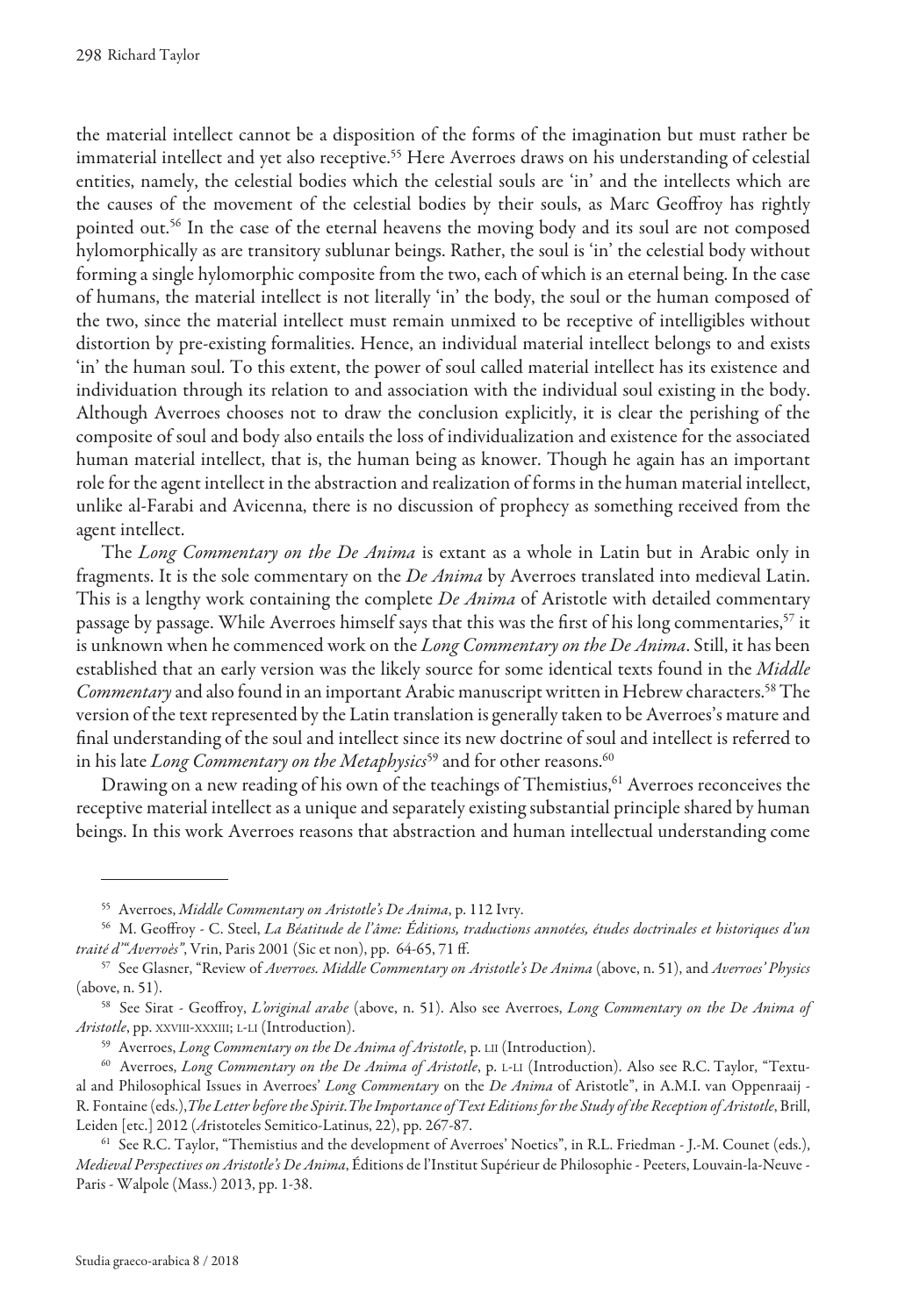about when the two separate substances, the agent intellect and the material intellect, are intrinsically present in the human soul by a form of sharing or participation, albeit not substantially. As I have argued elsewhere, the separate material intellect in this work is a common locus for the unique set of intelligibles in act abstracted on the basis of sensory apprehension and shared by all human scientiic knowers.<sup>62</sup> But the human soul is the first actuality of a natural body having organs, while those intellects are separate from body. In light of this, Averroes determines that the term soul is equivocal and that intellect is not properly part of the substantial essence of the human soul. Explaining his understanding of Aristotle, Averroes writes,

[I]t is better to say, and seems more to be true after investigation, that this is another kind of soul and, if it is called a soul, it will be so equivocally. If the disposition of intellect is such as this, then it must be possible for that alone of all the powers of soul to be separated from the body and not to be corrupted by [the body's] corruption, just as the eternal is separated. This will be the case since sometimes [the intellect] is not united with  $[the body]$  and sometimes it is united with it.<sup>63</sup>

That is, for a human being soul is the actuality of body responsible for the formation of the hylomorphic composite. The rational part of soul or intellect is not properly soul as form of the body; it can be called soul but only in an equivocal sense. Intellect then does not belong properly and per se to this hylomorphic composite in virtue of itself but rather is only shared through the presence of the agent intellect and the material intellect during the earthly life of the human individual. Hence, no argument for personal immortality can be based on the per se presence of an intellectual – and thereby immaterial – power of the soul fully intrinsic to each individual human. The consequence is that, while the agent intellect, the material intellect, and also the human species can be reasoned to be eternally in existence,<sup>64</sup> there is no basis in argument for a continued existence of the individual human soul after the death of the body.

These philosophical works of Averroes present a considerable challenge regarding the issue of prophecy. In each of the De Anima commentaries considered briefly here he provides detailed accounts of the complex processes of human understanding. He explains in detail the important roles of the separate agent intellect in the Short and Middle Commentaries and of the separate agent intellect and material intellect in the Long Commentary yet says nothing about the psychology and metaphysics of prophecy. As indicated earlier, he was aware that the writings of al-Fārābī and Avicenna in philosophical psychology and metaphysics contained integrated accounts of prophecy that connected human imagination and knowing with the agent intellect. While this makes his De Anima commentaries anomalous in relation to the work of his predecessors in the tradition, it also makes his *Commentary on the Parva Naturalia* itself anomalous in relation to his De Anima commentaries. And, while in the *Commentary on the Parva Naturalia* he does address prophecy in the context of a psychology and metaphysics of dreams, he clearly sets out some severe epistemological aporiai for the account of prophecy and even chooses to say nothing in regard to what he had termed the most important issue of all regarding "the essence of happiness".

 $62$  Averroes, Long Commentary on the De Anima of Aristotle, p. LV ff. (Introduction).

<sup>&</sup>lt;sup>63</sup> Averroes, Commentarium Magnum in Aristotelis De Anima, pp. 160-1 Crawford; tr. Long Commentary on the De Anima of Aristotle, p. 128 Taylor-Druart.

<sup>&</sup>lt;sup>64</sup> Averroes, Commentarium Magnum in Aristotelis De Anima, p. 407 Crawford; tr. Long Commentary on the De Anima of Aristotle, p. 322 Taylor-Druart. For a more detailed account of the Long Commentary and key issues in other commentaries on De Anima, see Averroes, Long Commentary on the De Anima of Aristotle, introduction, passim.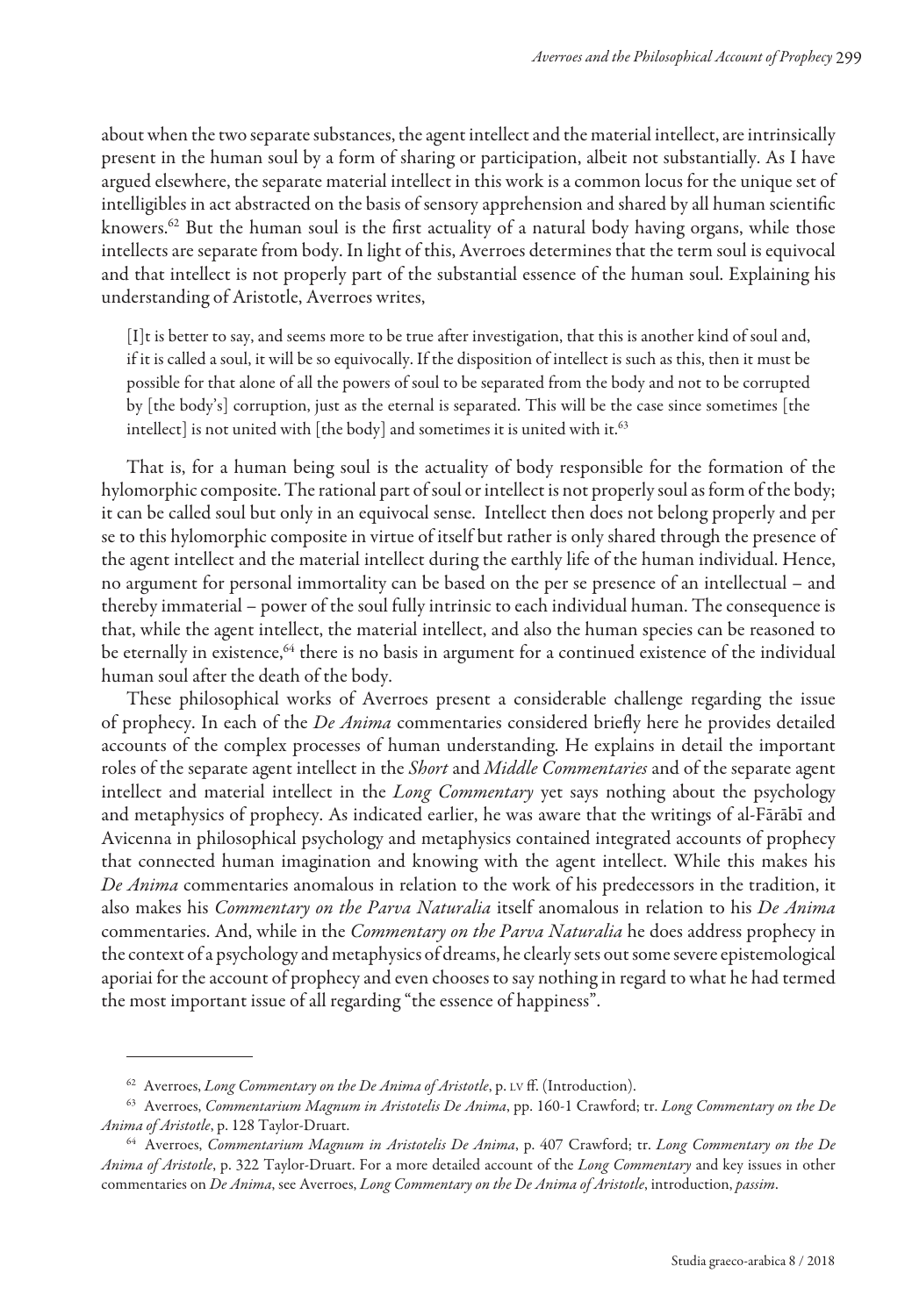#### Applying Averroes's Own Method to His Works

Before attempting to provide a coherent account of the thought of Averroes it may be judicious to consider the dating of the works discussed thus far. It is generally held that the Commentary on the Parva Naturalia and the Short Commentary on De Anima are early works of Averroes, the former known to be completed in January 1170 in Seville and the latter certainly earlier, perhaps even a decade earlier. In the case of the latter, we know he returned to it much later making corrections and revisions.<sup>65</sup> The editor of the Middle Commentary on the De Anima, Alfred Ivry, notes that the manuscripts give two dates for the work, 1172 and 1181.<sup>66</sup> Because of identical passages of in the Middle Commentary and the Long Commentary, he argues that the former is posterior to the latter. I believe I have sufficiently resolved this issue in favor of the traditional view of the Middle Commentary having been completed first before the Long Commentary (completed by  $1186$ ),<sup>67</sup> though the dating of the works of Averroes is notoriously complex. For the argument I am building here, it is sufficient to say that these two commentaries are posterior to the Commentary on the Parva Naturalia and the Short Commentary on De Anima. In the three commentaries on De Anima Averroes kept his primary focus on his source text and the history of the interpretation of the nature of the soul in the philosophical tradition. It may well be that one should not expect an account of prophecy in these, since the issue of dreams and prophecy is not treated in the De Anima. Perhaps Averroes felt no need to raise it even though it was discussed by al-Fārābī and Avicenna. In the *Commentary on the Parva Naturalia*, however, the discussion of dreams and prophecy is suitable since they are raised in his source text, the modified version of the Parva Naturalia. Nevertheless, the discussion of prophecy in the commentaries on De Anima is conspicuous by its complete absence.

The three dialectical religious works discussed earlier, Faṣl al-maqāl, al-Kašf, and the Tahāfut al-tahāfut are usually regarded as all written around 1179-1180. As explained earlier, in these works he follows the method set out in the Fasl al-maqal, dividing discourse on issues common to philosophy and religion into the evident suitable for all and the interpreted suitable only for the philosophers. As made clear earlier, that is explicitly stated in Faṣl al-maqāl and al-Kašf. It is reiterated by negation in the Tahāfut al-tahāfut when he instructs his readers that the discussions in this work should be taken as merely persuasive, scil. dialectical, and that for the truth of the matter they should consult his demonstrative works, scil. his philosophical works.<sup>68</sup> These works, in which a methodology for the treatment of issues common to philosophy and religion is set out and employed, are all definitely posterior to the Commentary on the Parva Naturalia and to the Short Commentary on De Anima and arguably prior to the Middle Commentary and the Long Commentary. Thus, it seems Averroes may not have yet spelled out in sufficient detail his methodology regarding works of religion and philosophy on subjects common to both.<sup>69</sup>

<sup>&</sup>lt;sup>65</sup> See Davidson, Alfarabi, Avicenna and Averroes (above, n. 9), pp. 265 ff.

<sup>&</sup>lt;sup>66</sup> Averroes, Middle Commentary on Aristotle's De Anima, p. 148, n. 50 Ivry.

<sup>&</sup>lt;sup>67</sup> Taylor, "Textual and Philosophical Issues" (above, n. 60). Also see Averroes, Long Commentary on the De Anima of Aristotle, pp. XXVIII ff. (Introduction).

<sup>&</sup>lt;sup>68</sup> Averroes, Tahāfut at-tahāfut, pp. 427-8 Bouyges; tr. pp. 257-8.

 $^{69}$  See Averroes, Fasl al-Magāl, p. 23 Butterworth. Hence, the assertion of the need for the suitably learned to consult the demonstrative works may not include the short commentaries or the Commentary on the Parva Naturalia and the Epistle on the Possibility of Conjunction.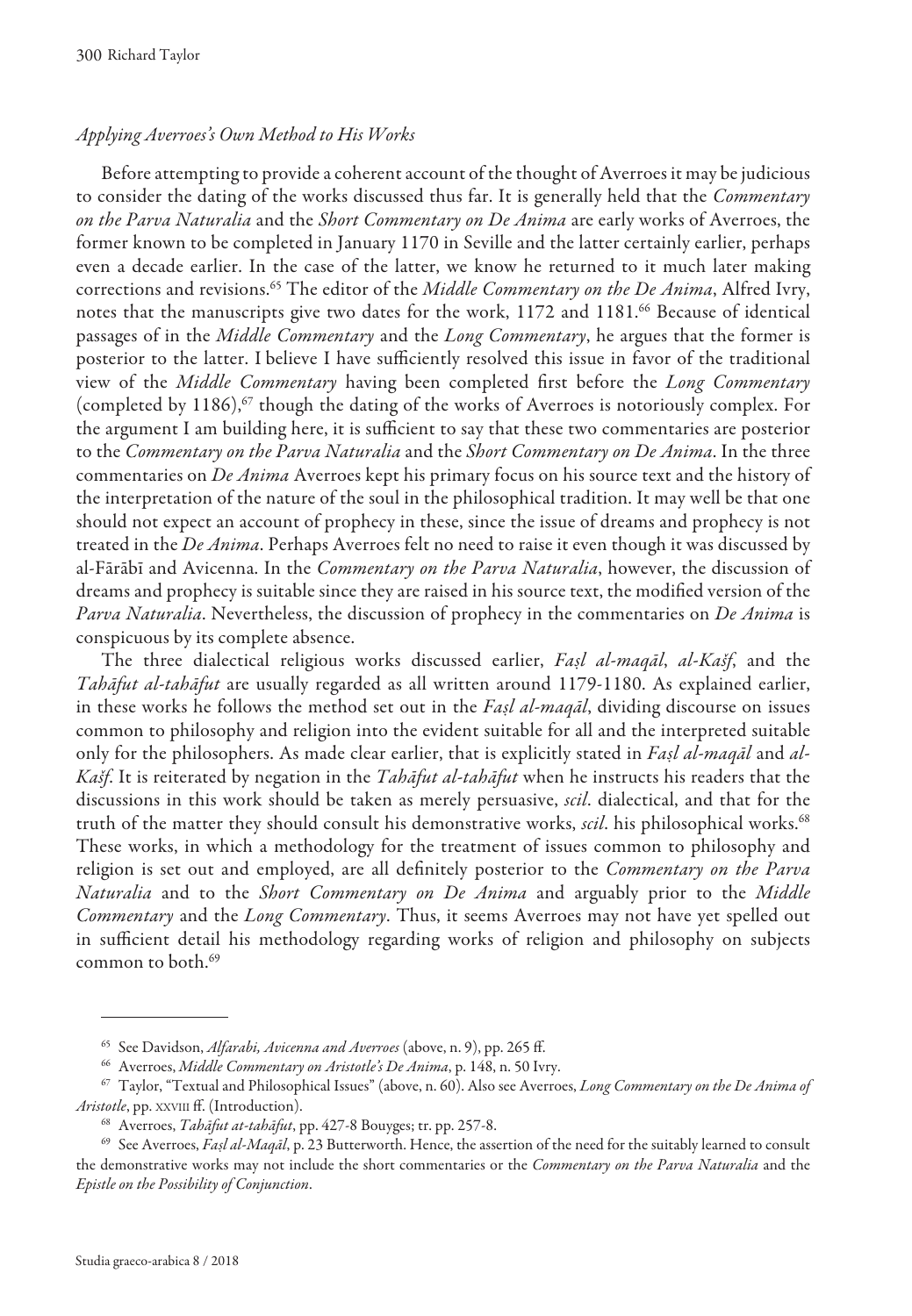The first step in the analysis of Averroes's account of prophecy is to follow the very methodology which he sets out in the Fasl al-maqal and references in his al-Kašf. Discourse on issues that are the subject of both philosophy and religion, such as the afterlife, divine providence, miracles, the nature of prophecy and the like, must be divided into two forms, one which is 'evident' (zāhir) and fitting for all human beings and another which is 'interpreted' (mu'awwal) and fitting only for the learned. The latter group does not consist in the 'ulama' learned only in Islamic religious sciences but rather, as he makes clear in the Faṣl al-maqāl, the philosophers. In that work he spelled out that, when there is conflict in regard to truth concerning a matter of fact in both philosophy and religion, a clear priority must be given to philosophy with its most perfect method of  $qijz\bar{a}$ , philosophical burhān, demonstration, where such is available. Where there is uncertainty or disagreement in interpretation among those skilled in philosophy, the 'evident' is to be retained and promulgated for the public and what is contentious and unresolved among the philosophically learned should not be shared with the public. Further, should some philosophers make mistakes regarding interpretation, they should not be held guilty of some failing since they are making their best efort over a complex and intellectually challenging matter. However, those who share their interpretations with the public should be condemned as themselves unbelievers since they may lead others to unbelief:

For anyone not adept in science  $(al$ - $ilm$ ), it is obligatory to take them [the descriptions of the next life] in their evident sense ( $\hat{a}$ lā l-ẓāhiri); for him, it is unbelief to interpret them because it leads to unbelief. That is why we are of the opinion that, for anyone among the people whose duty it is to have faith in the evident sense ('alā l-zāhiri), interpretation is unbelief (at-ta'wīl fī haqqi-hi kufrun) because it leads to unbelief. Anyone adept in interpretation who divulges that to him calls him to unbelief; and the one who calls to unbelief is an unbeliever.

This is why it is obligatory that interpretations be established only in books using demonstrations (*fi kutubi al-barāhīn*). For if they are in books using demonstrations, no one but those adept in demonstration will get at them. Whereas, if they are established in other than demonstrative books with poetical and rhetorical or dialectical methods used in them, as Abū Ḥamīd al-Ġazālī does, that is an error against the Law and against wisdom ('alā al-šar'i wa 'alā al-ḥikma).<sup>70</sup>

Eschewing the option of providing philosophical explications – an interpreted account – of the nature of God, creation, providence, miracles, prophecy and the afterlife, Averroes explicitly states his al-Kašf to be concerned with the 'evident' (al-zāhir) aspects of these issues and proceeds to a very critical analysis of religious argumentation on these matters, sometimes using Aristotelian reasoning in the course of his critique. In this work he also provides his own form of reasoned defense of 'evident' doctrines as an application of the methodology spelled out in the Faṣl al-maqāl. The same is true of his writing in the Fasl al-maqāl. In the Tahāfut al-tahāfut he also generally defends the 'evident' doctrines though, given the nature of the work as a philosophically reasoned response to the critique of the philosophers by al-Ġazālī, the argument is oftentimes substantially beyond the abilities of nearly anyone but a trained philosopher, even if he characterizes this work as dialectical since that is its primary intention. (It is perhaps in his detailed discussions of creation that Averroes comes closest to violating his proscription against sharing interpreted philosophical accounts with the public, but he was required to treat this in detail despite its complexity since the issue is treated at length with considerable depth by al-Ġazālī in the Tahāfut al-falāsifa).

<sup>&</sup>lt;sup>70</sup> Averroes, Fașl al-Maqāl, p. 2 Butterworth. Arabic added. Tr. slightly modified.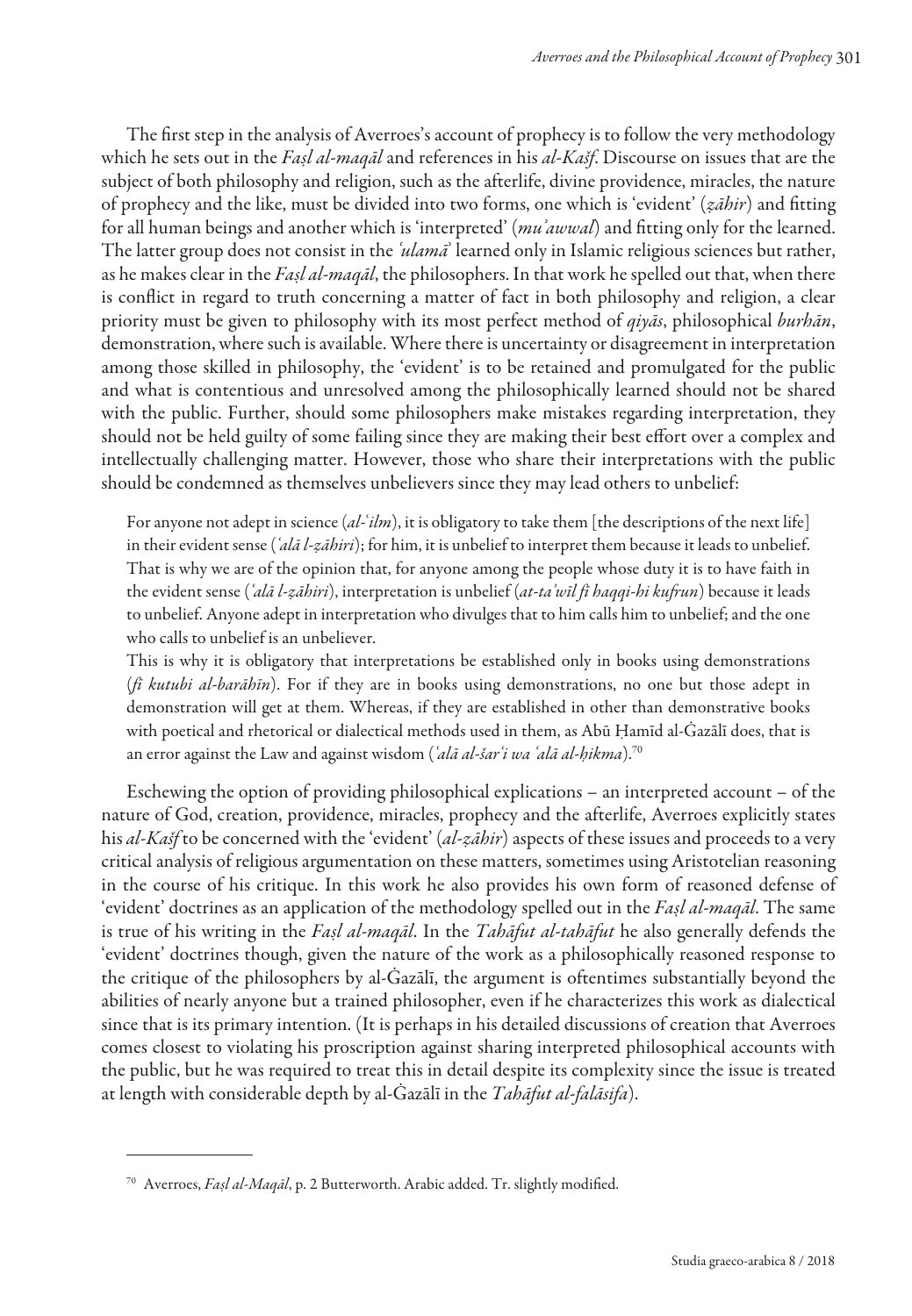In his philosophical or demonstrative commentaries on De Anima and his Long Commentary on the Metaphysics Averroes denies the afterlife as literally understood to human beings or the human soul. In the latter work he also argues in detail against the notion of creation ex nihilo reasoning for a conception of creation as without beginning and also against the notion of particular divine providence. Regarding the nature of God, he reasons in his Long Commentary on the Metaphysics that God has only knowledge of Himself, a conception of knowledge based on the Aristotelian notion that knowledge is the understanding of causes.<sup>71</sup> As such, knowledge of particulars qua particulars is unavailable to God as immaterial intellectual knower of universals (quite in accord with the reasoning of the early *Commentary on the Parva Naturalia*). This has important implications for his conception of prophecy.

Now since he has made it clear in his discussion of method on issues common to religion and philosophy that it is impossible for truth to contradict truth, that is, he denies that there is one truth for religion and another for philosophy,<sup>72</sup> it is then in philosophy or science that the truth is fully found. The Commentary on the Parva Naturalia does not provide any discussion of the distinction of discourse reasoned in detail by Averroes in the Fasl al-maqāl. Rather, its account of prophecy is philosophically discussed in the manner of what he later calls an 'interpreted' discourse, one denoting the truth in the fullest sense, even if he does not complete the discussion of the second issue there, namely, how an immaterial intellect can know particulars. Hence, it is clear that nothing prevents us from asserting that the teachings (and their implications) found in the Commentary on the Parva Naturalia are in accord with his own thought on the nature of prophecy. It may well be that the cautious distinction of 'evident' discourse from 'interpreted' discourse spelled out in detail in the Fasl al-maqal and exercised in al-Kašf and Tahāfut al-tahāfut determined for Averroes a methodology he would make effort to employ from the time of the writing of the *Faṣl al-maqāl*. Regardless of that, Averroes's world view is non-traditional and, as Davidson puts it, involves "an extremely radical statement for a medieval philosopher".

The deep concerns indicated by Davidson with respect to the *Commentary on the Parva* Naturalia remain and can be raised even more broadly. For Averroes there is no cogent philosophical account of prophecy that is congruous with the traditional religious conception of prophecy as literally a conveyance and instruction provided to human beings on the nature of God, on the things of world, or on the proper nature of human conduct and fulillment. Davidson's remarks that "The discrepancy is harsh" between the Commentary on the Parva Naturalia and what we find in "Averroes' Tahāfut al-Tahāfut and semipopular works" can be considered as a consequential symptom of the doctrine of the two sorts discourse, one in the non-philosophical works as predominantly 'evident' ( $z\bar{a}bir$ ) containing a teaching meant to be taken literally, the other philosophical in aiming at the truth in the fullest sense and labeled 'interpreted' (muʾawwal). Davidson's further assertion follows if we ourselves play the role of philosopher and apply Averroes's own method to his works: "The term prophet would, on this reading, mean nothing more than the human author of Scripture; and the term revelation would mean a high level of philosophical knowledge".<sup>73</sup>

<sup>&</sup>lt;sup>71</sup> See Averroes, *Tafsir ma ba'd at-tabi'at*, pp. 1708-9 Bouyges.

<sup>&</sup>lt;sup>72</sup> See R.C. Taylor, "Truth does not contradict truth': Averroes and the Unity of Truth", *Topoi* 19 (2000), pp. 3-16.

<sup>73</sup> Davidson, Alfarabi, Avicenna and Averroes (above, n. 9), pp. 351-2.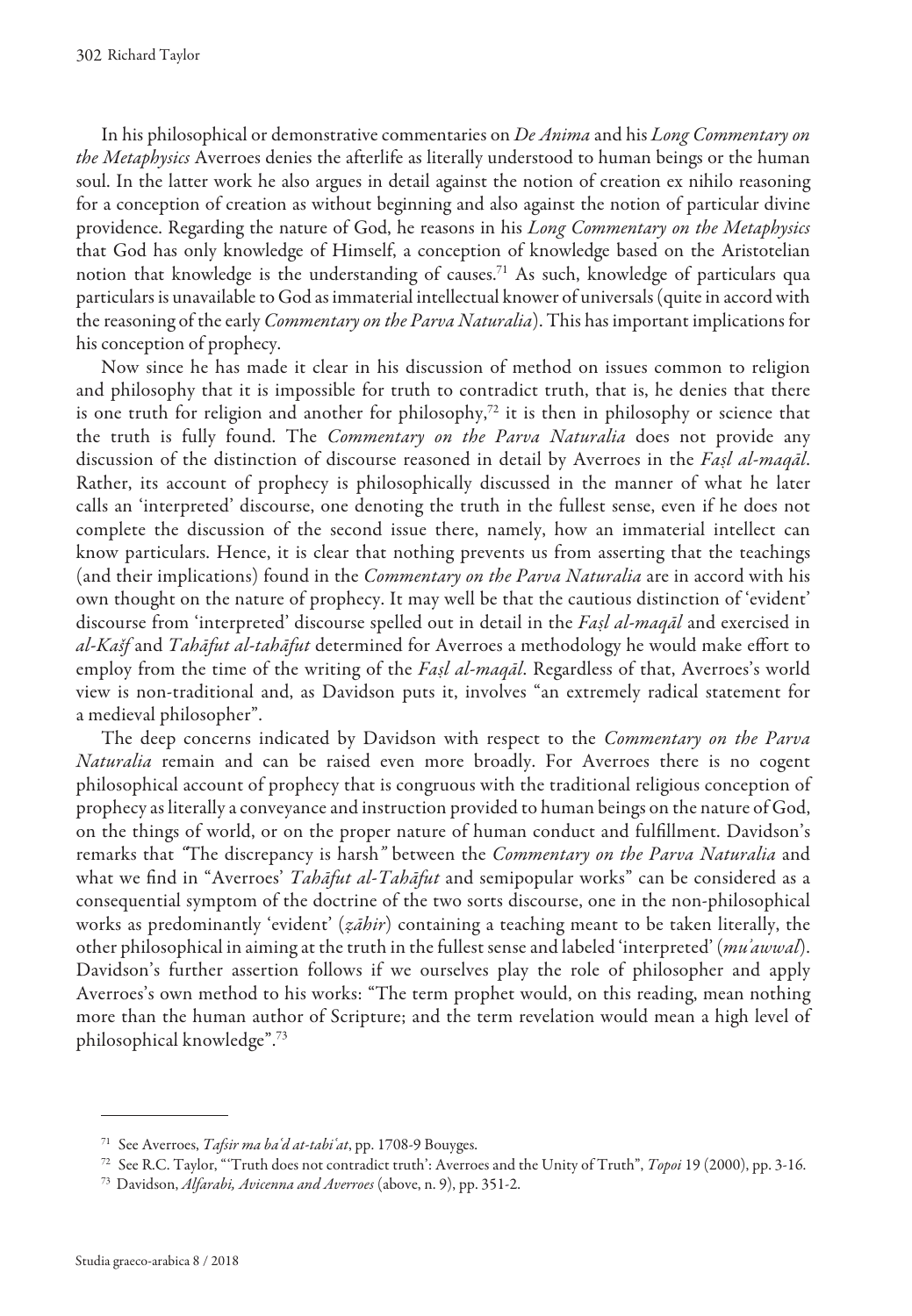#### Some concluding remarks

Averroes's teachings on prophecy as well as those on the afterlife, creation, God's nature and action, miracles and other related issues follow from his efforts to craft his own Neo-Aristotelian rationalist Weltanschauung or worldview while living in a cultural context of Abrahamic traditions which set out a conception of God distinctively diferent from that of the pagan Greek Aristotelian philosophical tradition. While the deity of this religious tradition is conceived as generous and benevolent, intimately present to the world, and acting freely in every way, the Neo-Aristotelian approach philosophically conceived and followed by Averroes entailed principles antithetical to that religious tradition. These are hardly difficult to see regarding his conception of the divinity. God is thought thinking thought intending only Himself, not something lower. Further, since there are only four causes for his philosophical master Aristotle, inal, formal, moving and material, God is not a fifth kind of efficiently creating cause nor is God intimately and immediately acting in the lives of things below by his own efficient causality. Averroes does not provide us with any other explanation of the conciliation of the religious and the philosophical or scientiic except what we find in the Fașl al-maqāl's reasoning and entailments. He provides no discussion of any approach similar to that of Kantian antinomies or a method to transcend the philosophically 'harsh' consequences which follow on his methodology. Nevertheless, he was man of Islamic religious practice and a deeply intelligent and committed jurist who played key roles in the application of religious rules of human practice in the courts of Cordoba and Seville.

One might be inclined to conclude that Averroes remains an enigmatic igure with an idiosyncratic conception of his professed Abrahamic religion. Yet he clearly enough explains his philosophical worldview methodically and generally follows that method in his writings, setting out teachings that accord with the principles of religion in his 'evident' ( $z\bar{a}hir$ ) works while reserving explanations that clash with religion for investigation by philosophers suited for 'interpreted' (muʾawwal) writings. In this he develops perhaps more explicitly and more radically the worldview found in the writings of al-Fārābī who affirmed an afterlife but also in his Book of Religion (Kitāb al-milla) explained that virtuous religion has a practical part that sets out universals and rules for right human action though these are properly speaking "subordinate to the universals of practical philosophy" and a theoretical part that consists of religious opinions which "have their demonstrative proofs in theoretical philosophy and are taken in religion without demonstrative proofs".<sup>74</sup> Averroes's al-Kašf represents his attempt to craft a form of 'evident' (ẓāhir) religious kalām largely on the basis of a Neo-Aristotelian based critique of reasoning by predecessors on religious opinions or beliefs. Yet in his 'interpreted' (muʾawwal) works of philosophy, he sets out teachings that are directly – or by clear argumentative implication – quite contrary to those of the religion in which he was raised, as mentioned just above in the previous paragraph. What is more, as I have shown elsewhere,<sup>75</sup> in his theoretical *Commentary on the Metaphysics* of Aristotle he states explicitly that the most perfect form of worship of the Divinity is to be found in knowing God and creatures in the science of metaphysics as a religious obligation specific to philosophers  $(al$ -šarīʿa al-bāṣṣa bi-l-ḥukamāʾ).<sup>76</sup> Hence, it seems reasonable to conclude that Averroes found

<sup>&</sup>lt;sup>74</sup> Alfarabi. The Political Writings. Selected Aphorisms and Other Texts, tr. Ch.E. Butterworth, Cornell U.P., Ithaca -London 2001, p. 97.

<sup>&</sup>lt;sup>75</sup> Taylor, "Averroes on the *Sharī'ah* of the Philosophers" (above, n. 6).

<sup>76</sup>Cf. S. Harvey, "Avicenna and Maimonides on Prayer and Intellectual Worship," in H. Ben-Shammai (ed.), Exchange and Transmission across Cultural Boundaries: Philosophy, Mysticism and Science in the Mediterranean World,